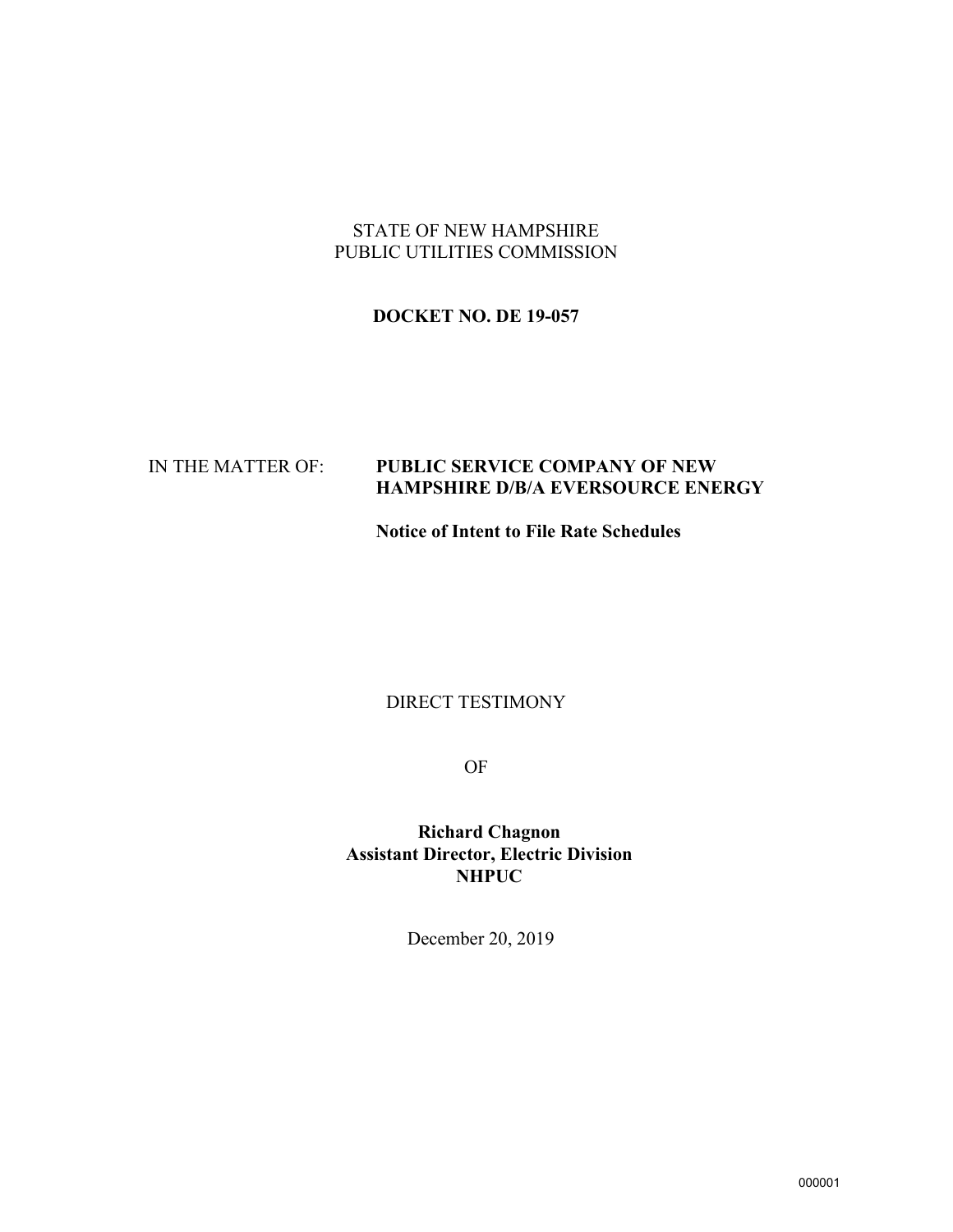# **Table of Contents**

| <b>I. INTRODUCTION</b>                             | 3  |
|----------------------------------------------------|----|
| <b>II. STEP ADJUSTMENTS</b>                        | 4  |
| III. DISTRIBUTION REVENUE ADJUSTMENT MECHANISM     | 10 |
| <b>IV. MAJOR STORM COST RESERVE</b>                | 11 |
| V. VEGETATION MANAGEMENT                           | 13 |
| VI. REGULATORY RECONCILIATION ADJUSTMENT MECHANISM | 14 |
| VII. NEW START ARREARAGE FOREGIVENESS PROGRAM      | 15 |
| VIII. GRID TRANSFORMATION AND ENHANCMENT PROGRAM   | 22 |
| IX. ELECTRIC VEHICLE CHARGING STATIONS             | 22 |
| X. PROPOSAL FOR CUSTOMER PAYMENT OPTIONS-FEE FREE  |    |
| <b>CREDIT/DEBIT TRANSACTIONS</b>                   | 30 |
| XI. AUTOMATIC METER READING METERS DEPLOYMENT      | 31 |
| XII. AMORTIZATION OF ENVIRONMENTAL COSTS           | 35 |
| XIII. ADDITIONAL COMMENTS FROM STAFF               | 37 |

| Attachments:                                  | 38 |
|-----------------------------------------------|----|
| (Attachment RTC-1) OCA 3-002                  |    |
| (Attachment RTC-2) OCA 6-049                  |    |
| (Attachment RTC-3) Staff 13-009               |    |
| (Attachment RTC-4) Staff 9-025-SP01           |    |
| (Attachment RTC-5) Staff 9-023                |    |
| (Attachment RTC-6) Staff 9-020                |    |
| (Attachment RTC-7) Staff 13-012               |    |
| (Attachment RTC-8) OCA 6-031                  |    |
| (Attachment RTC-9) OCA 6-110                  |    |
| (Attachment RTC-10) CENH 1-013                |    |
| (Attachment RTC-11) OCA 6-031 Attachment A    |    |
| (Attachment RTC-12) Staff 13-013 Attachment A |    |
| (Attachment RTC-13) OCA 6-087                 |    |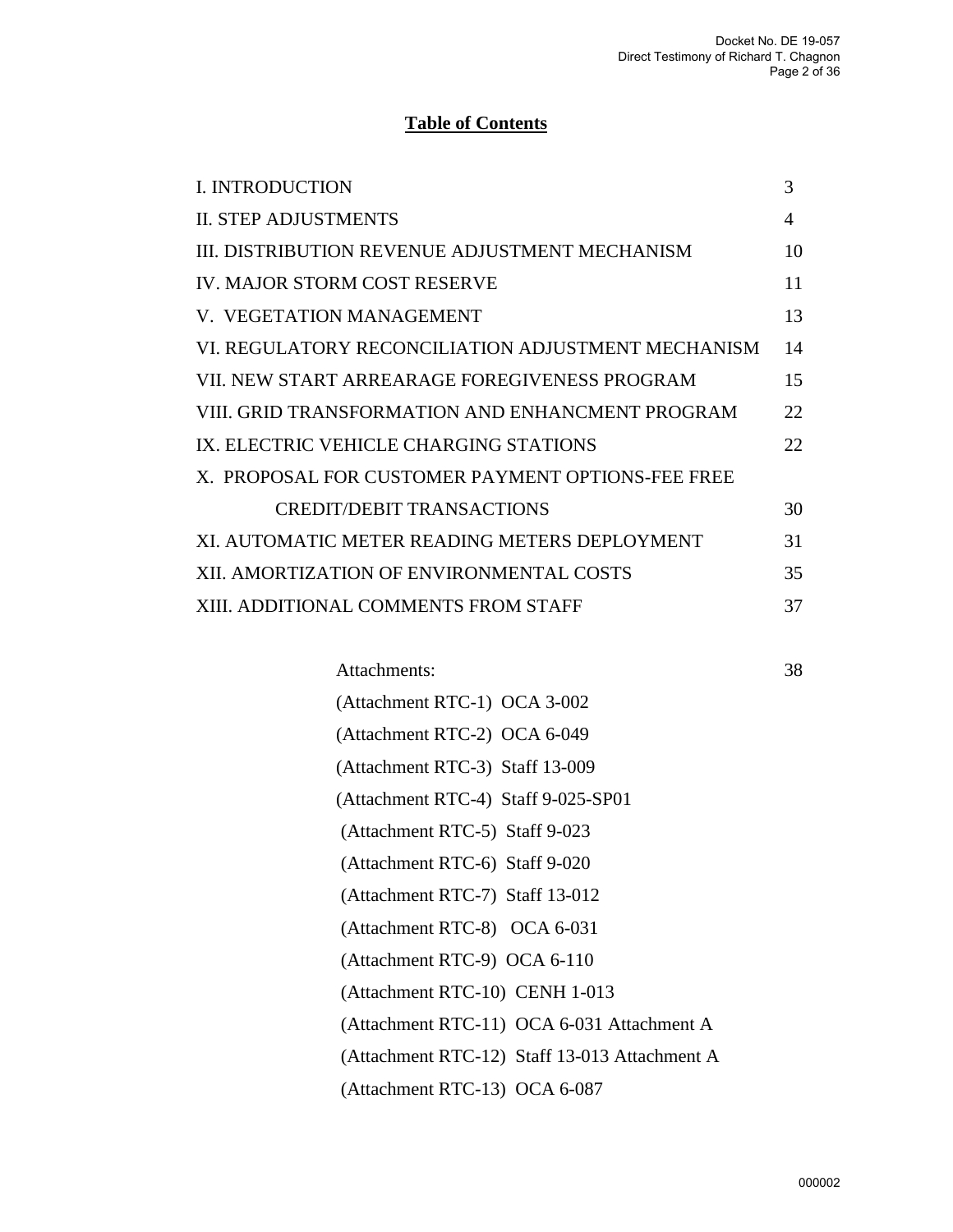# **I. INTRODUCTION**

# 1 **Q. Please state your full name?**

2 A. My name is Richard Chagnon.

#### 3 **Q. By whom are you employed and what is your business address?**

4 A. I am employed as an Assistant Director in the Electric Division of the New Hampshire Public 5 Utilities Commission (Commission or PUC). My business address is 21 South Fruit Street, 6 Suite 10, Concord, NH 03301.

#### 7 **Q. Please summarize your education and professional work experience.**

8 A. I started at the Commission in May of 2015 as a Utility Analyst in the Electric Division, and 9 was promoted to Assistant Director in June of 2019. Before joining the Commission, I was 10 employed at Public Service of New Hampshire (PSNH) for 36 years. My most recent 11 position at PSNH was Division Manager of the Seacoast Northern Division for 4 years. In 12 this position I was responsible for account executives assigned to the largest commercial and 13 industrial customers, community relations manager assigned to towns and community 14 outreach programs, operations manager assigned to six area work centers throughout the 15 division, and associated staff and crews. My responsibilities also included budgets, goals, 16 employee safety, environmental, employee relations, customers, and company policies and 17 procedures. 18 Prior to my position as Division Manager, I held the position of Manager of Human 19 Resources for 4 years. In this position, I was responsible for implementing company 20 policies, employee training, employee discipline/promotion, employee compensation, 21 staffing, and internal investigations for over 1,400 employees in New Hampshire. I also

22 oversaw labor relations and labor contracts.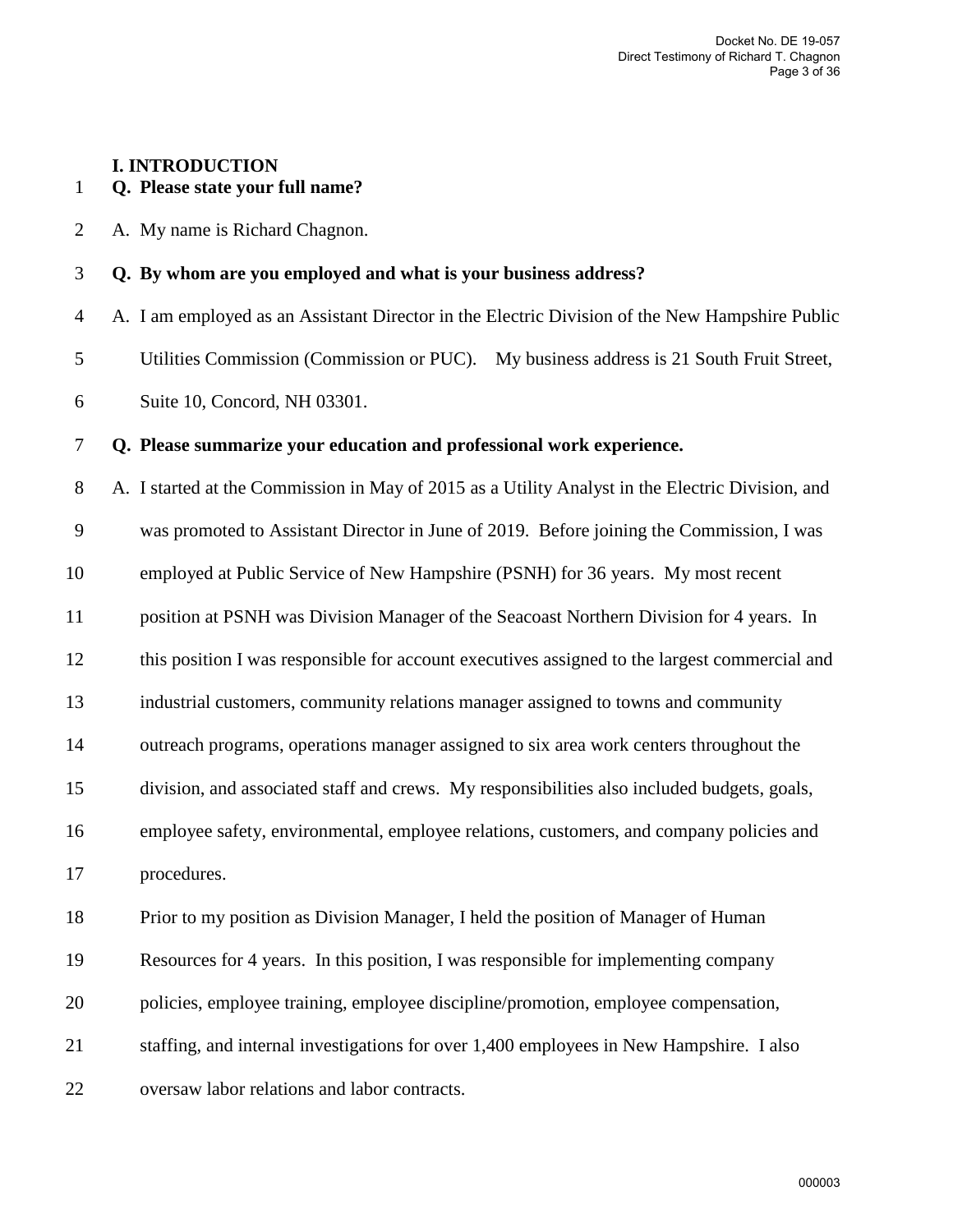| $\mathbf{1}$   | Prior to my position as Manager of Human Relations, I held the position of Manager of           |
|----------------|-------------------------------------------------------------------------------------------------|
| $\overline{2}$ | Customer Systems & Training in the Customer Services Division for 3 years. In this              |
| 3              | position, I was responsible for directing the requirements of the customer information system   |
| $\overline{4}$ | (CIS) for billing customer accounts, CIS analysts, large power billing system, and the          |
| 5              | customer call center and credit department training team. The other positions I held prior to   |
| 6              | this were Account Executive, Conservation & Load Program Administrator, Credit &                |
| 7              | Collections Analyst, Credit & Collections Supervisor, Meter Reading Supervisor, Meter           |
| $8\,$          | Reading Foreman, Line Worker and Meter Reader.                                                  |
| 9              | I received a Bachelor of Science Degree from Franklin Pierce College in Marketing.              |
| 10             | Q. What is the purpose of your testimony in this proceeding?                                    |
| 11             | A. My testimony addresses Eversource's request for Step Adjustments, its request for approval   |
| 12             | of a reconciling mechanism, the Distribution Revenue Adjustment Mechanism (referred to          |
| 13             | herein as DRAM), and issues related to environmental remediation, meter replacement and         |
| 14             | electric vehicle infrastructure.                                                                |
| 15             |                                                                                                 |
| 16             | <b>II. STEP ADJUSTMENTS</b>                                                                     |
| 17             | Q. What is your understanding of the Step Adjustments that Eversource is requesting in          |
| 18             | the context of this distribution rate case?                                                     |
| 19             | A. On Bates Page 1823 of the Testimony of Mr. Edward Davis, the Company states that it is       |
| 20             | asking for distribution revenue additions of \$14.9 million for 2019, \$20.8 million for 2020,  |
| 21             | \$13.5 million for 2021 and \$15.6 million for 2022. Together, the requested steps total \$64.8 |
| 22             | million in incremental distribution revenue requirements. In this filing, the Company is        |
| 23             | requesting a \$69.9 increase in permanent distribution rates. The amount requested in           |
|                |                                                                                                 |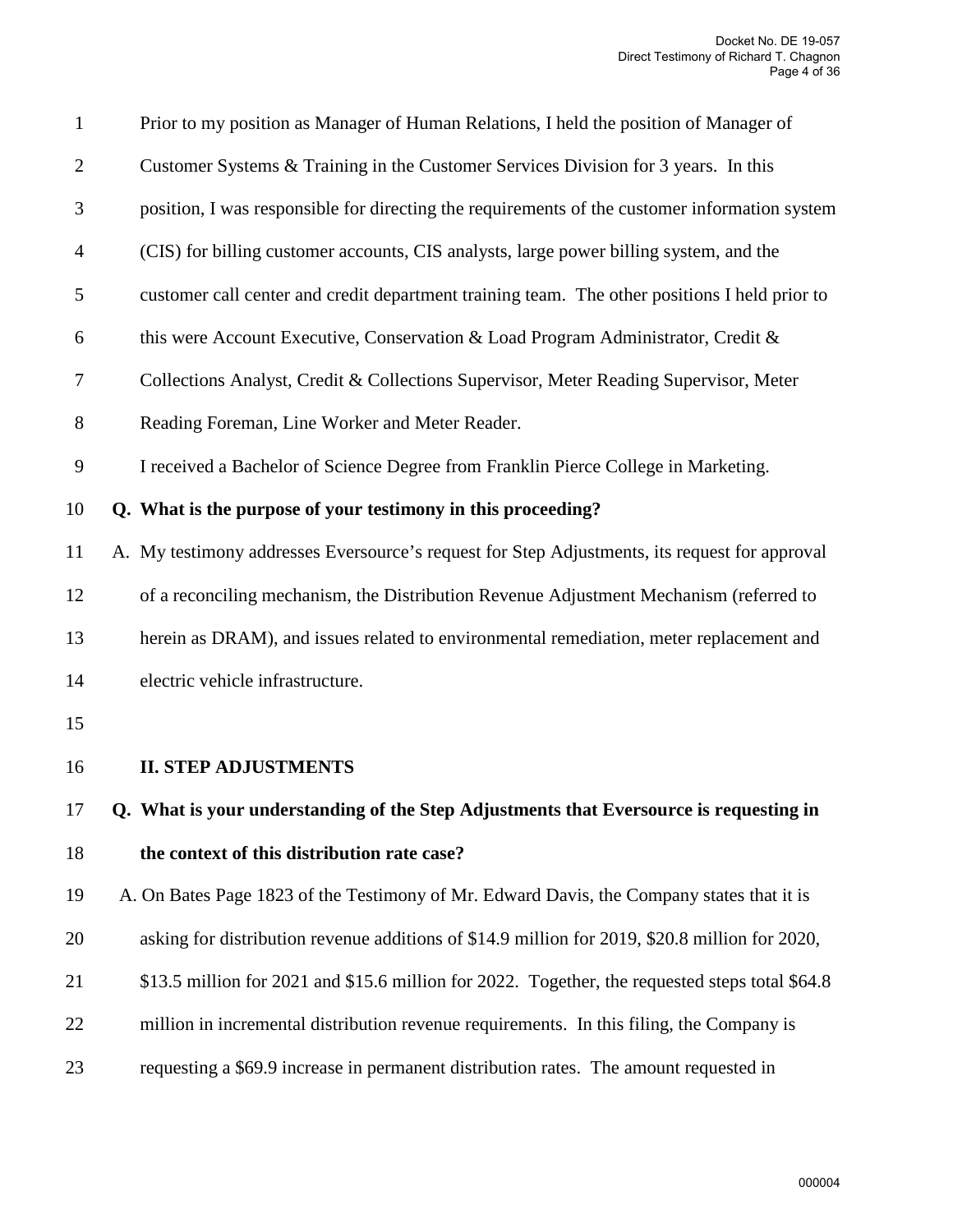1 connection with the four Step Increases almost doubles the revenue increase Eversource 2 requests in this docket.

#### 3 **Q**. **What are the reasons provided by Messrs. Chung and Dixon for the request for Step**

#### 4 **Adjustments for each of the four years following conclusion of this rate case?**

5 A. According to the Chung/Dixon testimony at Bates Page 153, Eversource says that the Step

6 Adjustments are needed to allow the Company to earn its approved rate of return and to

7 prevent the "erosion of earnings" after permanent rates go into effect.

#### 8 **Q. Please explain the concept of regulatory lag and how it relates to earnings erosion.**

9 A. Regulatory lag refers to the time between the period when costs change for a utility and the 10 point when the regulatory Commission recognizes these changes by raising or lowering the 11 utility's rates to consumers in a rate case. During this period of regulatory lag between rate 12 cases, a regulated utility may face certain upward pressures on revenue requirements that 13 may not be offset by revenue growth. This is especially likely during times when sales 14 growth is low or flat or during periods of high inflation. These pressures provide the utility 15 with an incentive to control costs between rate cases, in order to avoid earnings erosion. 16 Ratepayers benefit from the efficiencies regulated utilities seek between rate cases as a result

17 of this incentive to control costs.

#### 18 **Q. How might the proposed step adjustments be to the detriment of ratepayers?**

19 A. Step adjustments may mitigate shareholder earnings erosion, but also limit the incentive to

20 control costs between rate cases that results from regulatory lag and earnings erosion.

# 21 **Q. How might ratepayers benefit from the proposed step adjustments?**

22 A. Rate cases can be an expensive undertaking for the customers of a regulated utility. To the 23 extent that step adjustments help a regulated utility avoid the administrative costs associated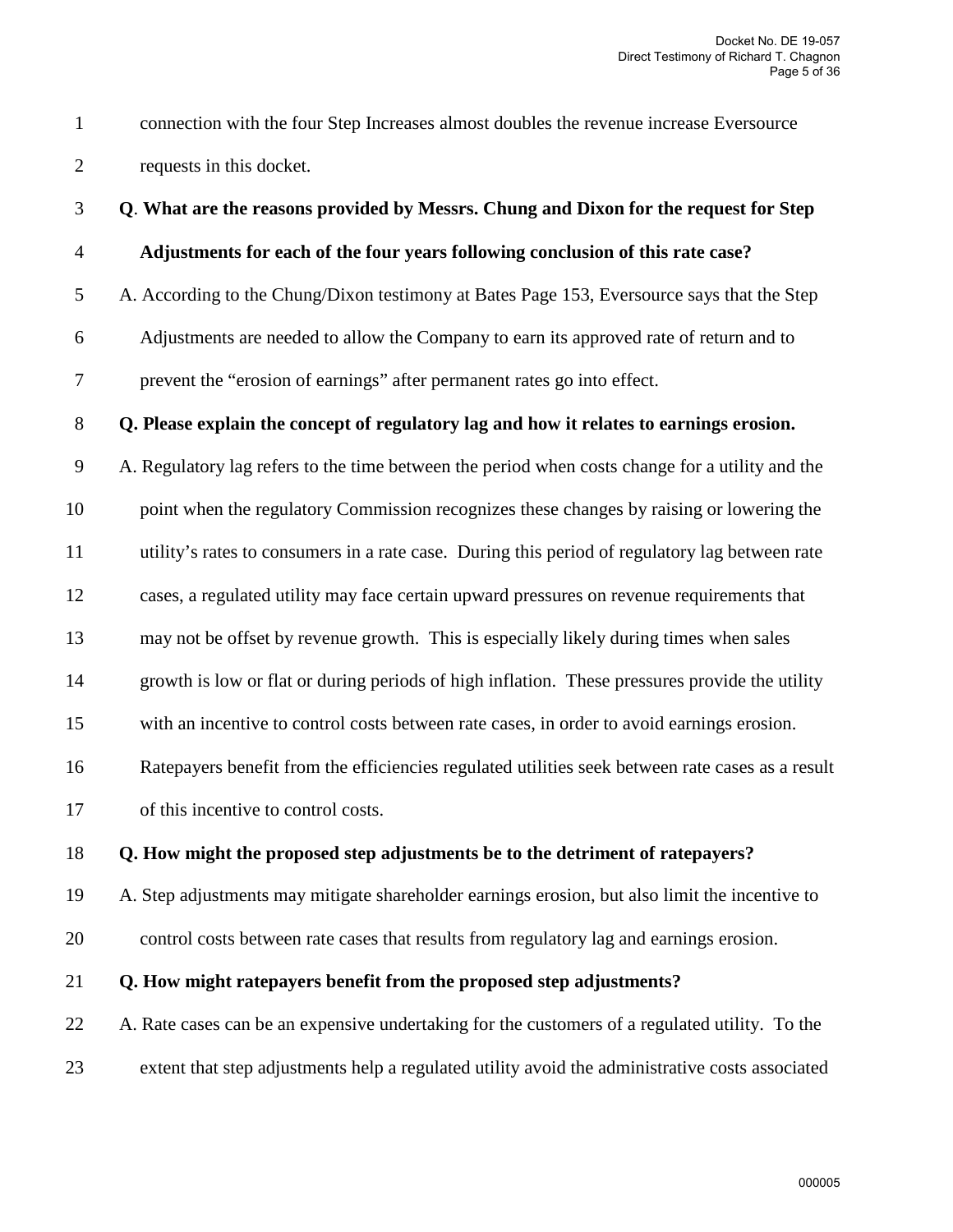| $\mathbf{1}$   | with a rate case filing, those savings are passed on to rate payers. However, it is important to |
|----------------|--------------------------------------------------------------------------------------------------|
| $\overline{2}$ | recognize that rate case expenses are a one-time cost and generally small compared to            |
| 3              | requested revenue requirement increases. Furthermore, Eversource has stated that "approval       |
| $\overline{4}$ | of the Company's step adjustment proposal would not, in isolation, preclude the Company          |
| 5              | from filing another rate case until the conclusion of the step adjustment period." Please see    |
| 6              | the Company's data response OCA 3-002 (Attachment RTC-1). Based on this statement, the           |
| 7              | Commission should not conclude that approval of the Company's requested step adjustments         |
| 8              | would result in lower rate case expenses being passed through to rate payers.                    |
| 9              | Q. How does the Company's requested Step Adjustment in this rate case compare to its             |
| 10             | previous rate case?                                                                              |
| 11             | A. The table below compares the details of the steps requested by the Company in the instant     |
| 12             | rate case against those that were settled upon in the last rate case. Please see the Company's   |
|                |                                                                                                  |

13 data response OCA 6-049 (Attachment RTC-2).

| STEP ADJUSTMENT DETAIL                                 | 2009 RATE CASE<br>DE 09-035 | 2019 RATE CASE<br>DE 19-057 |
|--------------------------------------------------------|-----------------------------|-----------------------------|
| Number of Step Adjustments Approved/Proposed           |                             |                             |
| Percent of Annual Capital Investments Allowed/Proposed | 80% of Non-REP              | 100%                        |
| Percent of Annual O&M Expenses Allowed/Proposed        | 0%                          | .64%, starting in Step #2 * |

\* percent would increase to 1.92% if Enterprise IT Projects Depreciation is included 14

15 Notably, approval of the Company's requested steps in the last rate case was accompanied by

16 a non-symmetrical ROE earnings sharing mechanism. The Company was also granted fewer

- 17 steps, and those steps were designed to recover only a percentage of the planned capital
- 18 investments.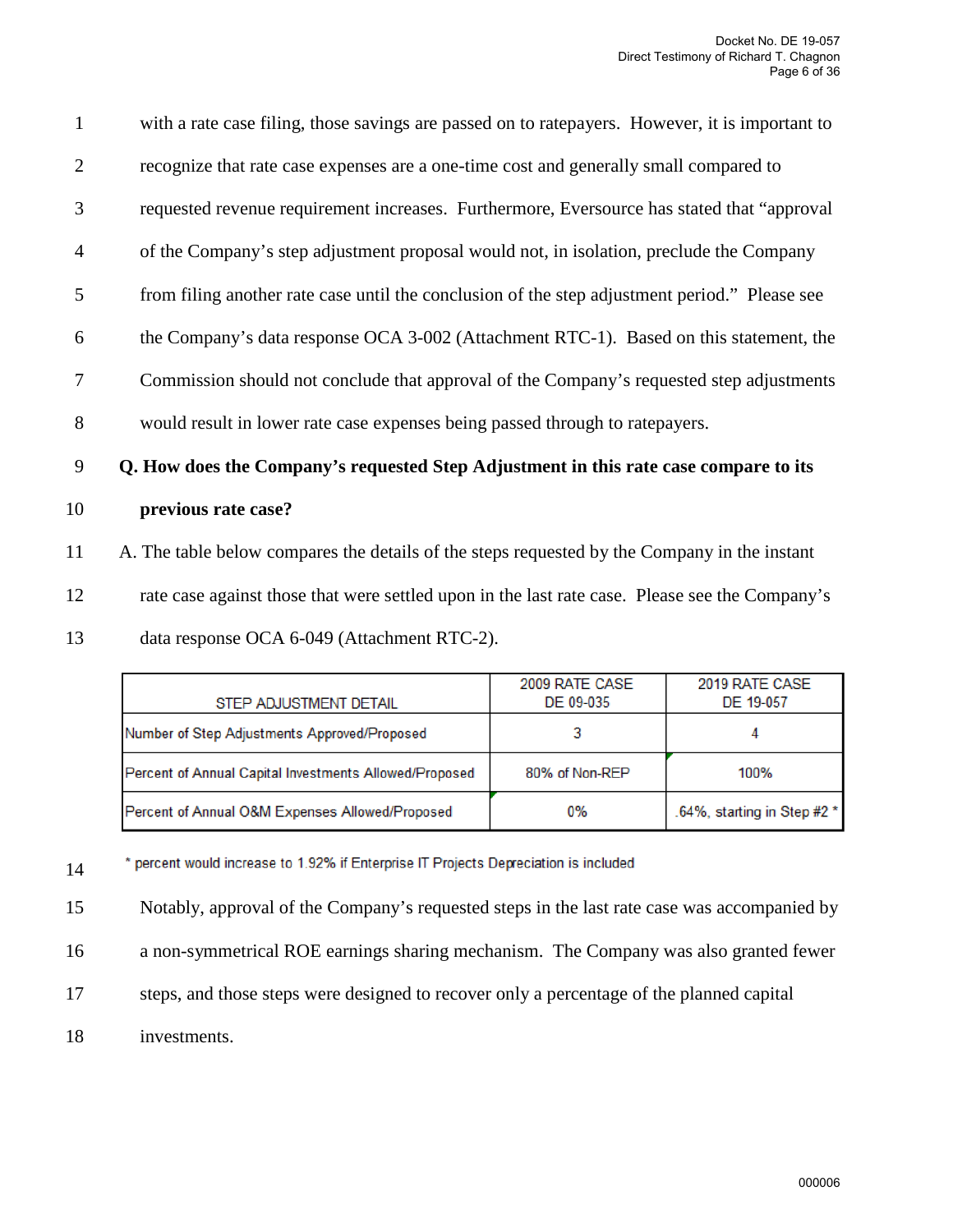| Q. Has the Company included adjustments for operating expenses within the Step |
|--------------------------------------------------------------------------------|
| Adjustment?                                                                    |

3 A. Yes. Eversource testifies, however, that the revenue requirement for the proposed Step 4 Adjustments consists of costs incurred in connection with depreciation expense, property 5 taxes, return on rate base, the estimated allocated share of Enterprise IT projects, and 6 anticipated union wage increases. Please see Bates Page 154. With the exception of the 7 Enterprise IT project expense, the expenses enumerated by Chung and Dixon are the type of 8 expenses that are updated and pro-formed using test year data in formulation of the revenue 9 requirements in a full distribution rate case. These are expenses incurred in the day-to-day 10 operation of operating a utility and are not extraordinary expenses that warrant a Step 11 Adjustment. 12 One of the key principles in public utility rate regulation is the balancing of interests between 13 the ratepayers and the utility. The goal is to set rates that are just and reasonable, and that 14 will also allow a utility the opportunity to earn a reasonable return on investment in property 15 of the utility used and useful in the public service, provided that those investments are 16 deemed prudent. *See*, RSA 378:27 and RSA 378:28. Staff believes that allowing Eversource 17 a step increase for the ordinary day-to-day operating expenses is inconsistent with basic rate

18 setting principles.

# 19 **Q. What is your recommendation regarding the proposed annual recovery of operating**  20 **expenses?**

21 A. There should be no incremental increase in rates through a Step Adjustment for any increases 22 to Eversource's operating costs for depreciation expense, property taxes, return on rate base, 23 the estimated allocated share of Enterprise IT projects, and anticipated union wage increases.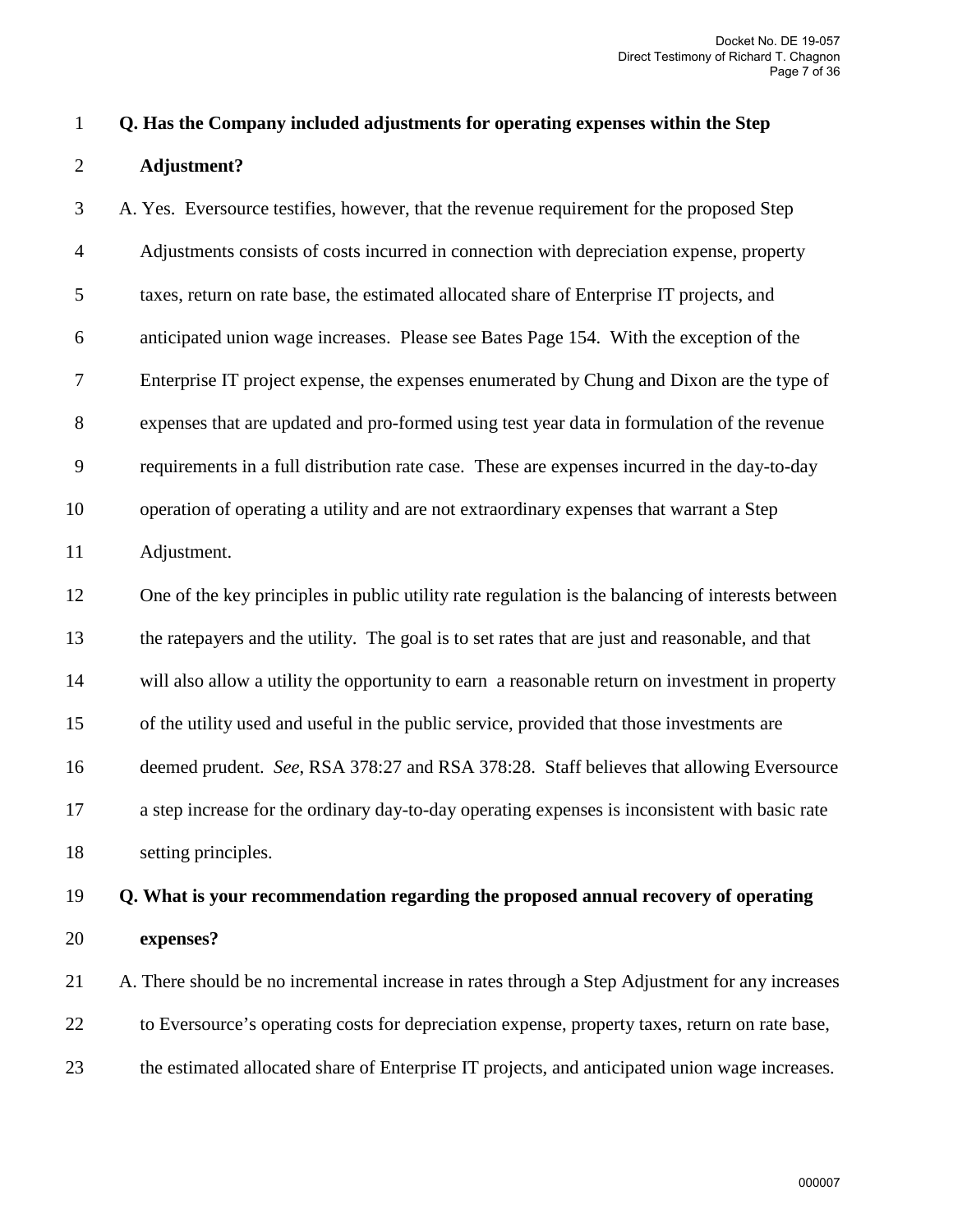1 If these operating costs cause an erosion in earnings, Eversource should file a rate case

- 2 asking for increased distribution revenue. To be clear, these are increases that are not
- 3 necessarily associated with a particular project or any project at all as I elaborate on below.

#### 4 **Q. What else concerns you about the requested step increases?**

5 A. The cases cited by Eversource in support of its request for Step Increases demonstrate that 6 Eversource's request is unusual. See FN 38 and 39 on Bates Page 154. The step increases in 7 the cited cases generally allow the utility to recover return associated with capital investment, 8 used and useful in providing public service, and prudently incurred, in the particular year for 9 which the step is requested. The allowance of such costs is consistent with traditional cost-10 of-service ratemaking. In most of the cases cited by Eversource in its testimony, such as in 11 Docket No. DE 16-384 (Unitil Energy Systems, Inc.), the specific investment proposed for 12 recovery through a step increase was disclosed by the utility during the course of the rate 13 case to allow the parties and Staff to evaluate the costs associated with the investment, and 14 the need for, and prudence of, such investment.

15 There is immense value in this prospective review process, which allows regulators to weigh 16 in on the appropriateness of a planned investment prior to that investment being made. This 17 type of proactive review lowers utility shareholder risks associated with a future 18 disallowance and helps ensure that planned investments are the optimal use of funds that will 19 later need to be collected from ratepayers. In requesting step increases that extend over a 20 four-year period and include operating expenses, Eversource has essentially asked for a 21 multi-year rate plan (MRP), but without the stay-out provision or prospective review of 22 planned investments typically associated with such a plan — aspects from which ratepayers 23 would generally benefit.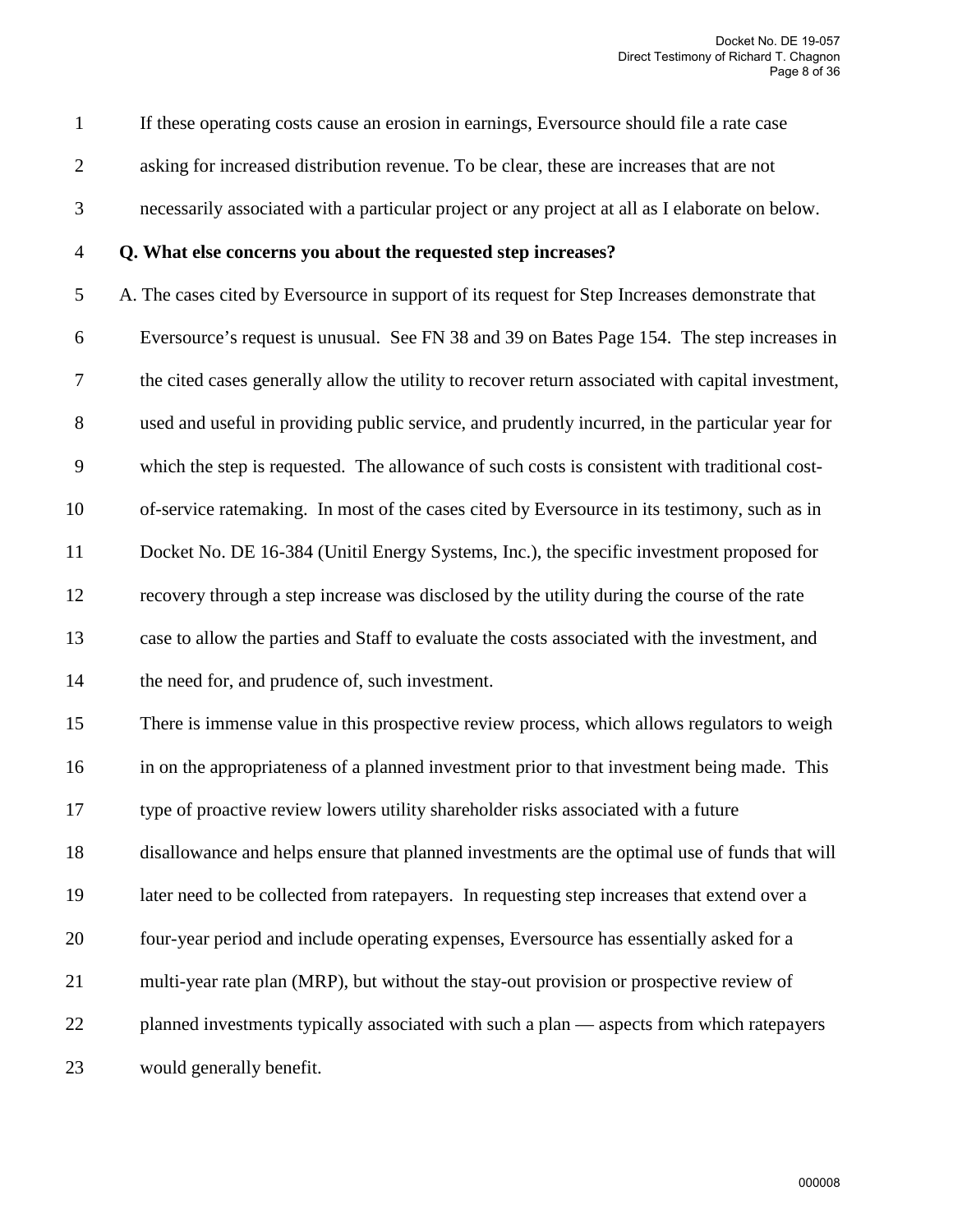| $\mathbf{1}$     | As suggested recently by the Maryland Public Service Commission, "a key element of an                       |
|------------------|-------------------------------------------------------------------------------------------------------------|
| $\overline{2}$   | MRP is that it provides more transparency into a utility's planning process. An MRP will                    |
| 3                | require significant detail into utility planning that is not available to interested parties                |
| $\overline{4}$   | today." <sup>1</sup> In the instant distribution rate case, Eversource has provided very little information |
| 5                | relating to particular investments proposed for 2019, 2020, 2021 and 2022 that would be                     |
| 6                | eligible for return as a capital investment. In several instances, Staff requested this                     |
| $\boldsymbol{7}$ | information and Eversource's response has generally been that "[t]he illustrative step                      |
| 8                | adjustments provided in this rate case are estimated based on the high-level, long range                    |
| 9                | capital addition forecast, which is produced by category of investment and not at a specific                |
| 10               | project level;" and that "[t]he Company is not at this time requesting that the PUC authorize               |
| 11               | the precise step adjustment in future years that has been calculated in this case." Please see              |
| 12               | the Company's data response Staff 13-009 (Attachment RTC-3). Consequently, Staff lacks                      |
| 13               | the information necessary to determine whether a Step Adjustment based on annual capital                    |
| 14               | investment is warranted.                                                                                    |
|                  |                                                                                                             |

# 15 **Q. What is the recommendation of Staff with respect to the proposed Step Adjustments?**

- 16 A. For the reasons I have stated above, Staff does not support the Company's proposal
- 17 regarding Step Adjustments as filed.
- 18

# 19 **III. DISTRIBUTION REVENUE ADJUSTMENT MECHANISM (DRAM)**

#### 20 **Q. Has Eversource asked for approval of other annual rate adjustments in connection**

<span id="page-8-0"></span>21 **with its request for an increase to distribution revenue?**

<sup>&</sup>lt;sup>1</sup> Maryland Public Service Commission. Order on Alternative Forms of Rate Regulation and Establishing Working Group Processes. Order No. 89226. (August 9, 2019) Available at: [https://www.psc.state.md.us/wp](https://www.psc.state.md.us/wp-content/uploads/Order-No.-89226-PC51-and-Case-No.-9618-Order-on-Alternative-Forms-of-Rate-Regulation-and-Establishing-Working-Group-Processes.pdf)[content/uploads/Order-No.-89226-PC51-and-Case-No.-9618-Order-on-Alternative-Forms-of-Rate-Regulation-and-](https://www.psc.state.md.us/wp-content/uploads/Order-No.-89226-PC51-and-Case-No.-9618-Order-on-Alternative-Forms-of-Rate-Regulation-and-Establishing-Working-Group-Processes.pdf)[Establishing-Working-Group-Processes.pdf](https://www.psc.state.md.us/wp-content/uploads/Order-No.-89226-PC51-and-Case-No.-9618-Order-on-Alternative-Forms-of-Rate-Regulation-and-Establishing-Working-Group-Processes.pdf)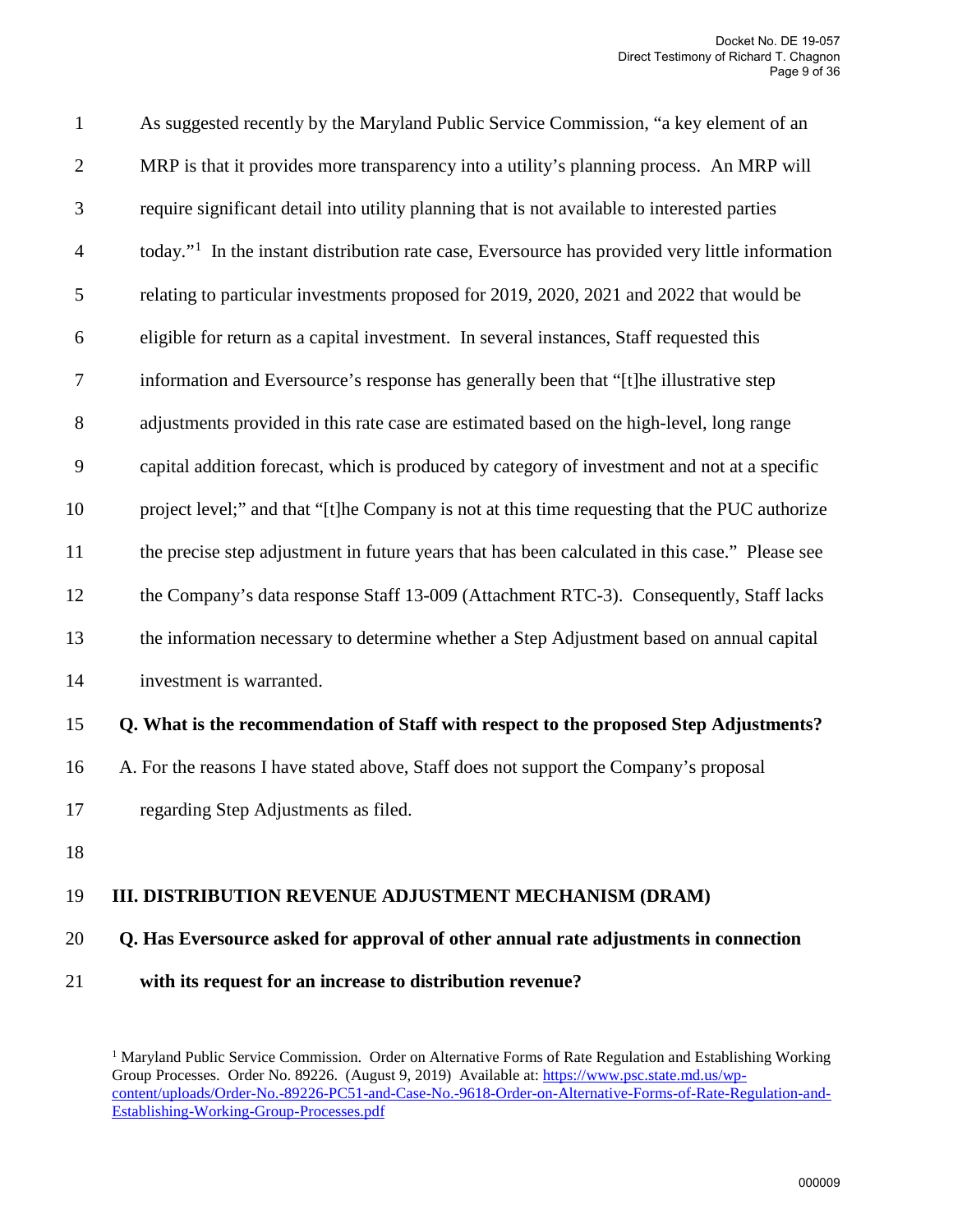| $\mathbf{1}$   | A. Yes. Beginning on Bates Page 163, Messrs. Chung and Dixon are proposing a new, non-by-         |
|----------------|---------------------------------------------------------------------------------------------------|
| $\overline{2}$ | passable reconciling rate called the Distribution Revenue Adjustment Mechanism (DRAM).            |
| $\mathfrak{Z}$ | The proposal would provide an annual rate that would fully reconcile expenses and rates for       |
| 4              | The DRAM as proposed by Eversource would recover expenses related to<br>five activities.          |
| 5              | • Major Storm Cost Recovery                                                                       |
| 6              | • Vegetation Management                                                                           |
| 7              | • Regulatory Reconciliation Adjustment                                                            |
| 8              | • "New Start" Arrearage Management, and                                                           |
| 9              | • Grid Transformation and Enablement Program (GTEP).                                              |
| 10             | Q. Does Staff support the creation of a DRAM rate?                                                |
| 11             | A. Staff does not support the creation of a DRAM rate. In brief, the DRAM provides for full       |
| 12             | cost recovery for Eversource at ratepayer expense, with no risk for shareholders. Eversource      |
| 13             | should recover the costs of all the covered activities through base distribution rates and if the |
| 14             | Company believes it is under-earning, the remedy is to file a rate case.                          |
| 15             | Q. Please briefly explain how the DRAM would work.                                                |
| 16             | A. According to Eversource's testimony, approval of the DRAM would allow the Company to           |
| 17             | file a comprehensive DRAM "umbrella" filing each May 1 for the Commission's review and            |
| 18             | approval in advance of a single July 1 rate adjustment. As I understand it, that July 1 rate      |
| 19             | adjustment would constitute a distribution rate increase to fully recover the costs incurred by   |
| 20             | Eversource in the prior year for storm recovery, vegetation management, regulatory                |
| 21             | assessment, "New Start" arrearage, and the GTEP.                                                  |
| 22             | Q. Are there provisions in Eversource's proposed base distribution rates for any of the five      |

23 **activities proposed for the DRAM?**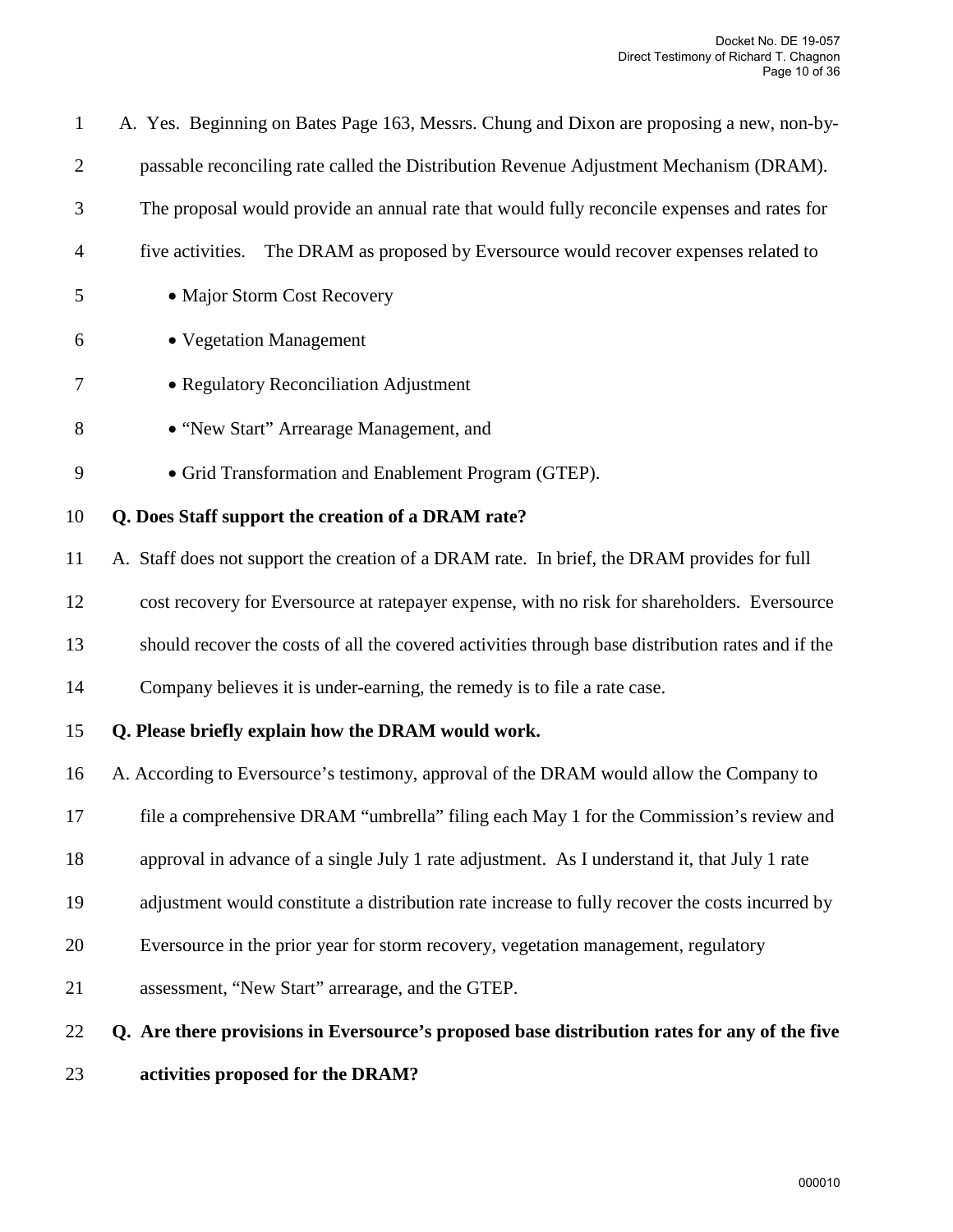1 A. Yes. Distribution rates recover costs association with the recovery from major storms,

2 vegetation management, PUC assessments, and various components of GTEP.

3 I will discuss each component below.

4

#### 5 **IV. MAJOR STORM COST RESERVE**

6 Currently, Eversource recovers \$12 million annually from customers through distribution

7 base rates for the Major Storm Cost Reserve (MSCR). On an annual basis, Eversource is

8 required to provide a report on the storms that occurred in the prior year that caused damage

9 to its energy system and outages for its ratepayers. The report includes a detailed explanation

10 of the costs incurred by the Company in repairing the damages associated the storms that

11 occurred. Commission staff audits the costs incurred, and then Eversource reconciles those

1[2](#page-10-0) costs the MSCR collected from ratepayers.<sup>2</sup> A similar process is employed by the other two

13 regulated electric distribution utilities in New Hampshire.

#### 14 **Q. Does the MSCR collect sufficient money for Eversource to pay all the costs associated**

- 15 **with major storm damage?**
- 16 A. No. The storm reserve fund will often run in the negative. For that reason, the Commission
- 17 has approved the recovery of costs associated with major storms that cause extraordinary
- 18 damage to a utility delivery system through a surcharge that is recovered over a period of 3 to
- 19 5 years, depending on amount subject to recovery.
- 20 **Q. How would major storm cost recovery work under Eversource's proposal?**

<span id="page-10-0"></span><sup>2</sup> **As noted in the temporary rate portion of this case, instead of applying the funds in the MSCR on an annual basis to the audited costs allowed by the Commission, the Company accumulated storm costs over a period of years. As a result, in Order No. 26,265, the Commission authorized the Company to recover the sum of \$68,474,355 over a five-year period beginning August 1, 2019 to recovery those excess costs.**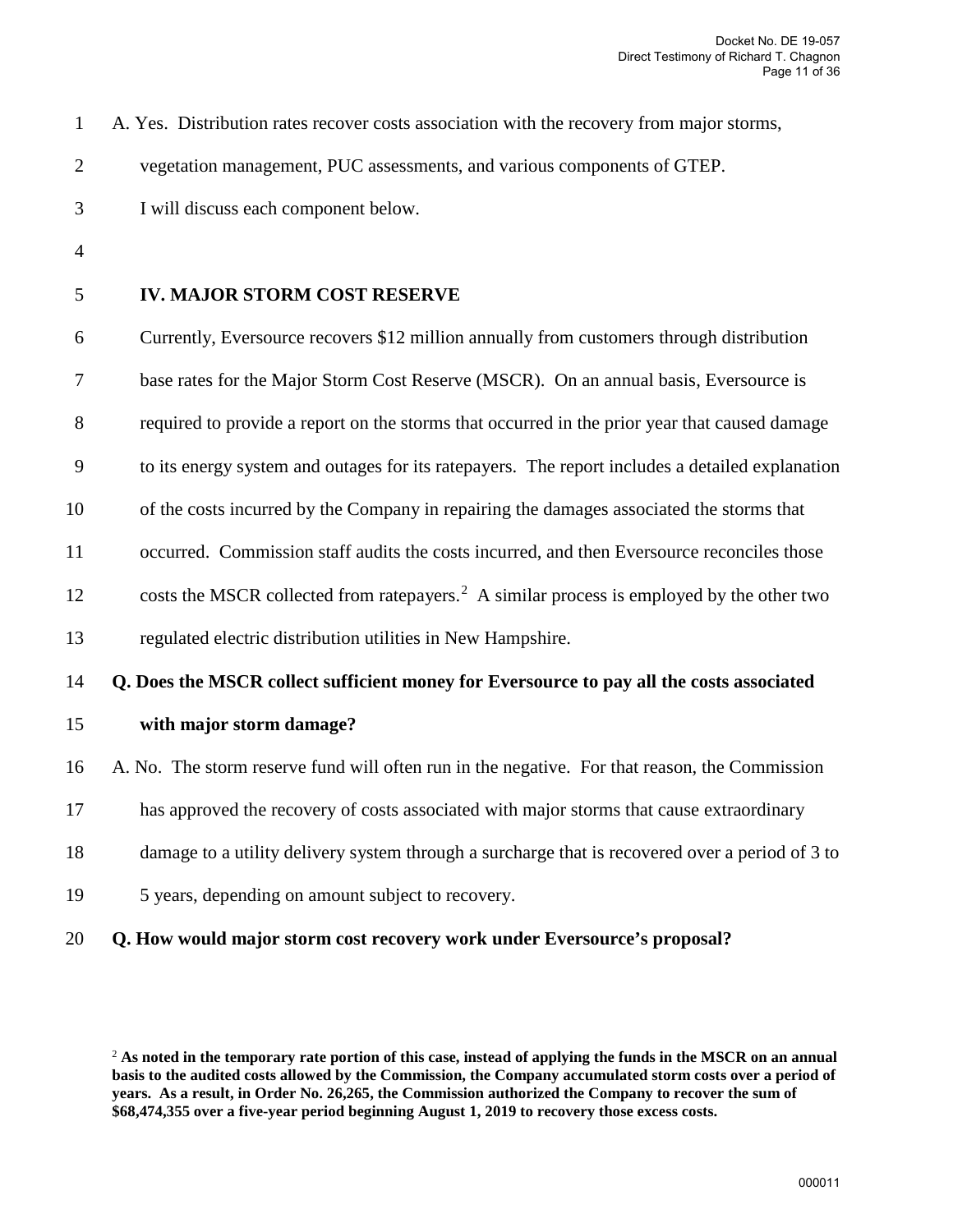1 A. As part of its DRAM request, Eversource proposes to reduce the annual ratepayer 2 contribution to storm recovery costs, from \$12 million to \$8 million. Then, each year, 3 Eversource would file a petition to reconcile any over- or under-collection (typically, an 4 under-collection) for the previous year through the DRAM. 5 **Q. Does Staff support this proposal?**  6 A. No. Staff believes it is preferable to address funding for major storm cost recovery through 7 base distribution rates instead of using an annual reconciliation. Staff also does not agree 8 with Eversource's proposal to change the annual ratepayer contribution to storm recovery 9 costs from \$12 million to \$8 million. Please see Bates Page 321. Eversource reported over 10 \$25 million in storm costs during its 2018 test year. Eversource reportedly spent an average 11 of \$12.9 million per year on storm costs from 2016 through 2018, excluding the costs of the 12 exceptionally large storm event on October 29, 2017 of approximately \$32.1 Million. 13 **Q. Why does Staff believe that recovery the costs through base distribution rates is a**  14 **preferred form of cost recovery?** 15 A. There are a number of reasons, some of which apply generally to the DRAM proposed by 16 Eversource. First, as a major electric distribution utility, Eversource should have the 17 technical, managerial, and financial ability to establish an estimate of costs for repairing 18 damage associated with the typical number of storms that occur in a year, and the derived 19 amount should be included in the calculation of base distribution rates. Second, if significant 20 damage occurs as a result of an infrequent storm of major strength, Eversource can request 21 recovery through a surcharge amortized over a period of limited years in a similar manner as 22 costs incurred during the Ice Storm of 2008. Finally, one of the results of a distribution rate

23 case is rate predictability and stability for Eversource's customers. Staff's fundamental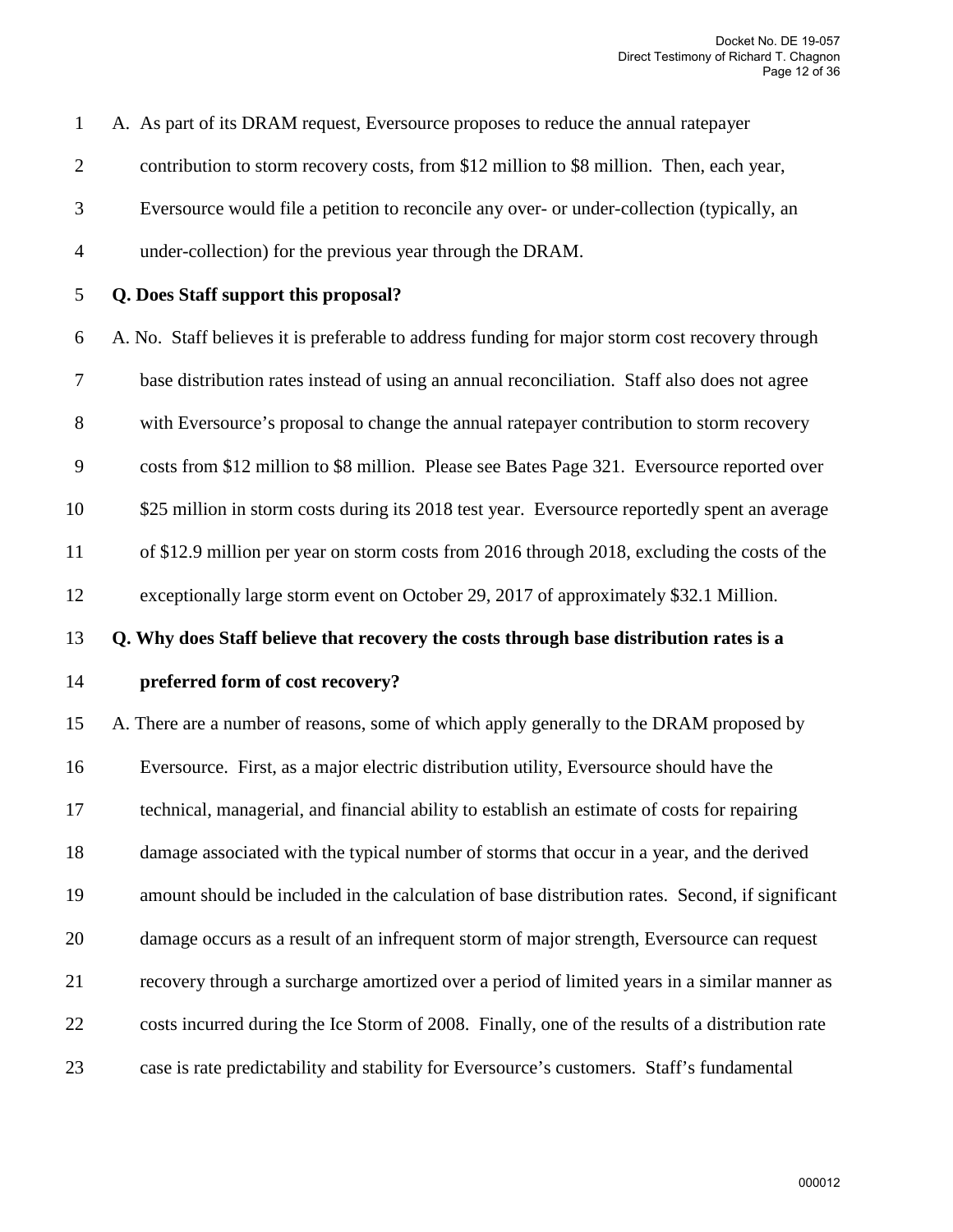| concern in this matter is that customer rates are just and reasonable, and that the interests of |
|--------------------------------------------------------------------------------------------------|
| rate payers are balanced with the interests of shareholders.                                     |

# 3 **Q. What is Staff's recommendation for the funding amount for major storm cost recovery**

# 4 **through base distribution rates in this proceeding?**

5 A. Staff recommends keeping the annual ratepayer contribution to storm recovery costs in base 6 rates at the current amount of \$12 million. Staff also recommends that if significant damage 7 occurs as a result of an infrequent storm of major strength, Eversource should utilize current 8 approved methods to request recovery through a surcharge over a period of limited years as 9 discussed above.

- 10
- 
- 

# 11 **V. VEGETATION MANAGEMENT**

#### 12 **Q. Please address the DRAM as it applies to vegetation management.**

13 A. I note at the outset that Staff has filed the testimony of Kurt Demmer. That testimony 14 addresses vegetation management issues. I will only address vegetation management as it 15 relates to cost recovery.

16 Eversource recovers costs associated with vegetation management through base distribution 17 rates. As with major storm costs, Eversource should have the technical, managerial and 18 financial ability to estimate annual vegetation management costs in a distribution rate case. 19 As I understand from Mr. Demmer, cycle tree trimming is a core function for any public 20 electric distribution utility operating in New Hampshire. The Company should have the 21 discipline and expertise to derive a reasonable calculation of the costs of necessary 22 vegetation management activities. Eversource can continue its vegetation management 23 activities within a budgeted plan.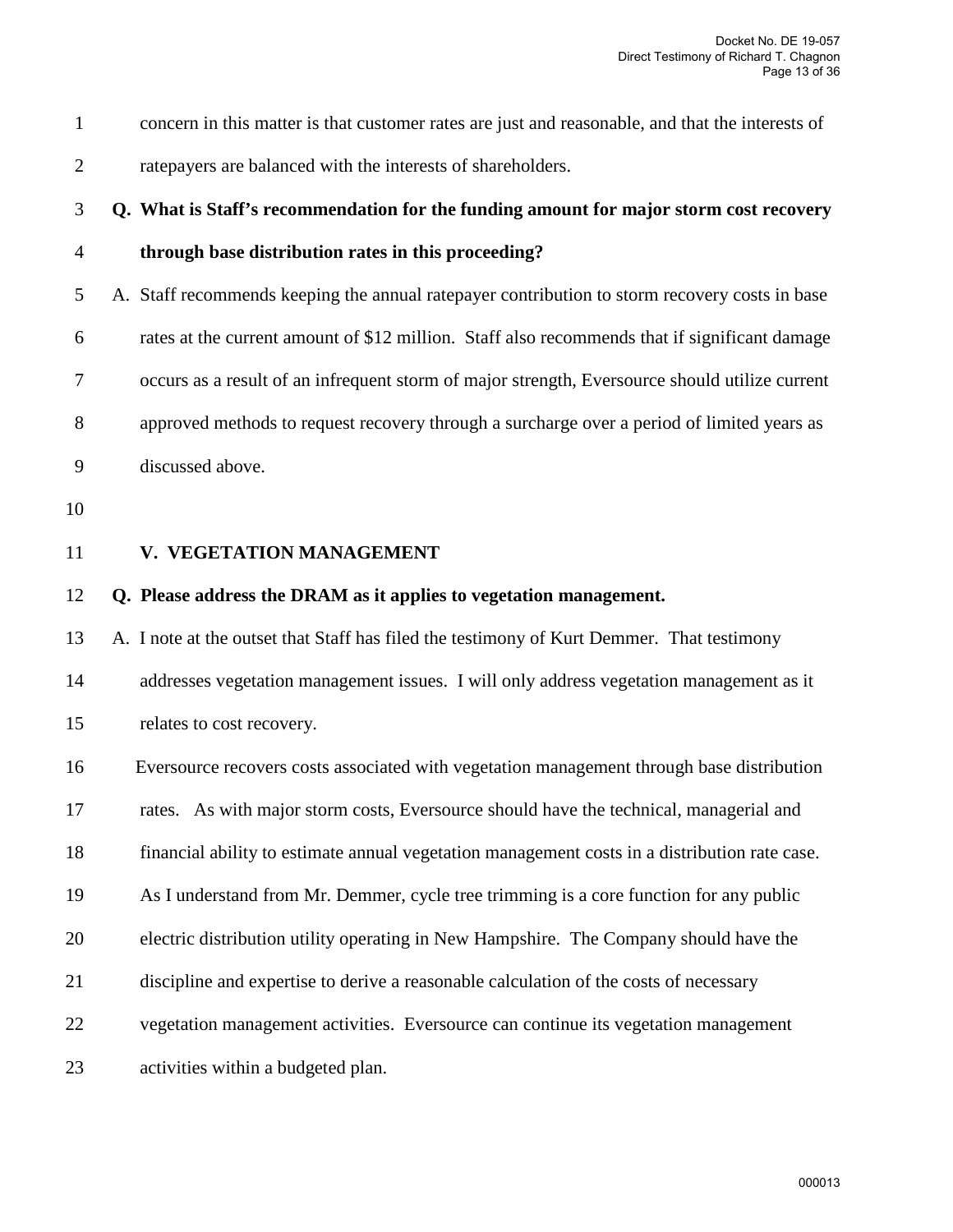| $\mathbf{1}$ | Q. The Company says it would use a tracking mechanism to address the variability in costs    |
|--------------|----------------------------------------------------------------------------------------------|
| $\mathbf{2}$ | incurred in connection with cycle tree trimming. Does that satisfy any of your               |
| 3            | concerns?                                                                                    |
| 4            | A. No. Under the recent iteration of Eversource's reliability enhancement program (REP), the |
| 5            | Commission authorized Eversource to recover certain reliability spending and vegetation      |
| 6            | management expense through a reconciling mechanism. Staff believes that the distribution     |
| $\tau$       | rate case presents an opportunity to provide more discipline to vegetation management by     |
| 8            | addressing these activities as proposed by Mr. Demmer. Approval of a reconciliation          |
| 9            | mechanism would undermine that opportunity. The Company should be required to file           |
| 10           | annual reports to the Commission to ensure vegetation management is being is fully funded    |
| 11           | annually.                                                                                    |
| 12           | Q. Do you have any other concerns about using the DRAM for vegetation management             |
| 13           | cost recovery?                                                                               |
| 14           | A. As I explained in connection with the MSCR annual reconciliation proposal within the      |
| 15           | proposed DRAM, rate stability, and just and reasonable rates, are principles that argue      |
| 16           | against the DRAM.                                                                            |
| 17           |                                                                                              |
| 18           | VI. REGULATORY RECONCILIATION ADJUSTMENT MECHANISM                                           |
| 19           | Q. What expenses does Eversource propose to recover through the DRAM for regulatory          |
| 20           | reconciliation adjustment?                                                                   |
| 21           | A. Eversource proposes to recover the following costs through the Regulatory Reconciliation  |
| 22           | Adjustment Mechanism: (1) changes in the amounts above or below the total Commission         |
| 23           | assessment allowed for recovery in base distribution and energy service rates; (2) prior     |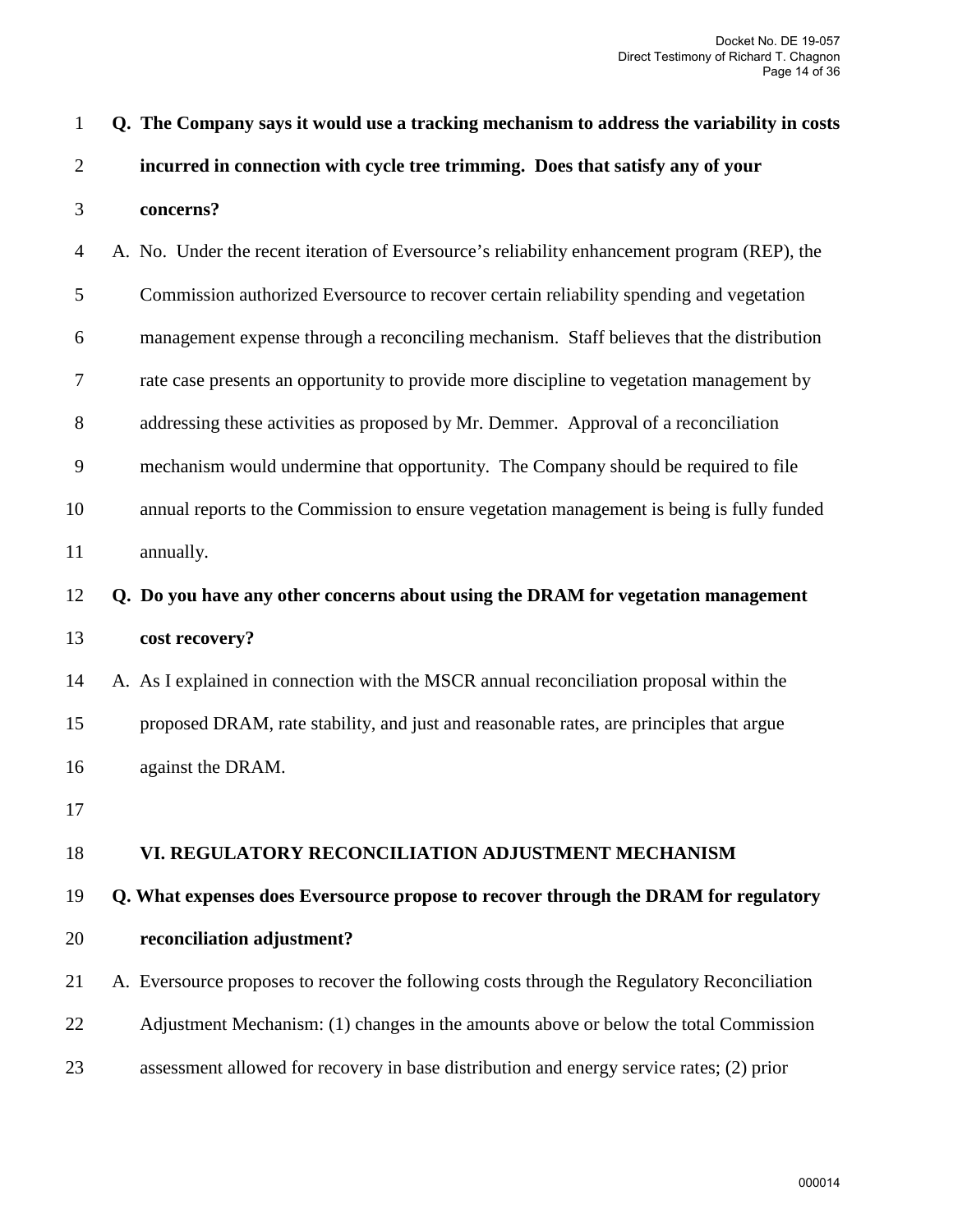| $\mathbf{1}$   | calendar year deferred Office of Consumer Advocate and Commission proceeding expenses;           |
|----------------|--------------------------------------------------------------------------------------------------|
| $\overline{2}$ | and (3) other Commission approved regulatory expenses or recoveries, like costs associated       |
| 3              | with net metering pilot programs.                                                                |
| $\overline{4}$ | Eversource testified that as part of its annual May 1 compliance filing to the Commission, the   |
| 5              | Company will file information reconciling prior year activity and submit for recovery the        |
| 6              | prior year's calendar expenses that fall into this category. See Testimony of Chung and          |
| $\tau$         | Dixon at Bates Page 176.                                                                         |
| 8              | Q. Please tell us Staff's position on this proposed DRAM rate for regulatory reconciliation      |
| 9              | of costs.                                                                                        |
| 10             | A. Staff opposes this proposed Regulatory Reconciliation in the proposed DRAM because it         |
| 11             | makes the Company whole and disregards the interests of ratepayers. There is no balancing        |
| 12             | of the interests of shareholders and ratepayers. It's simply full cost recovery for the          |
| 13             | Company for this category of expenses outside of a rate case. Eversource should base its         |
| 14             | regulatory expenses on actual expenses that occurred in the test year. Simply put, annual        |
| 15             | reconciliation of utility operating expenses does not result in just and reasonable rates and is |
| 16             | not in the public interest.                                                                      |
| 17             |                                                                                                  |
| 18             | VII. NEW START ARREARAGE FOREGIVENESS PROGRAM                                                    |
| 19             | Q. Does Staff support the Company's New Start Arrearage Forgiveness Program (New                 |
| 20             | Start)?                                                                                          |
| 21             | A. Yes. Please refer to Amanda Noonan's testimony on Bates Page 5 of Staff's filing.             |
| 22             | Q. What are the costs that the Company is seeking to recover associated with the New             |
| 23             | <b>Start program for New Hampshire?</b>                                                          |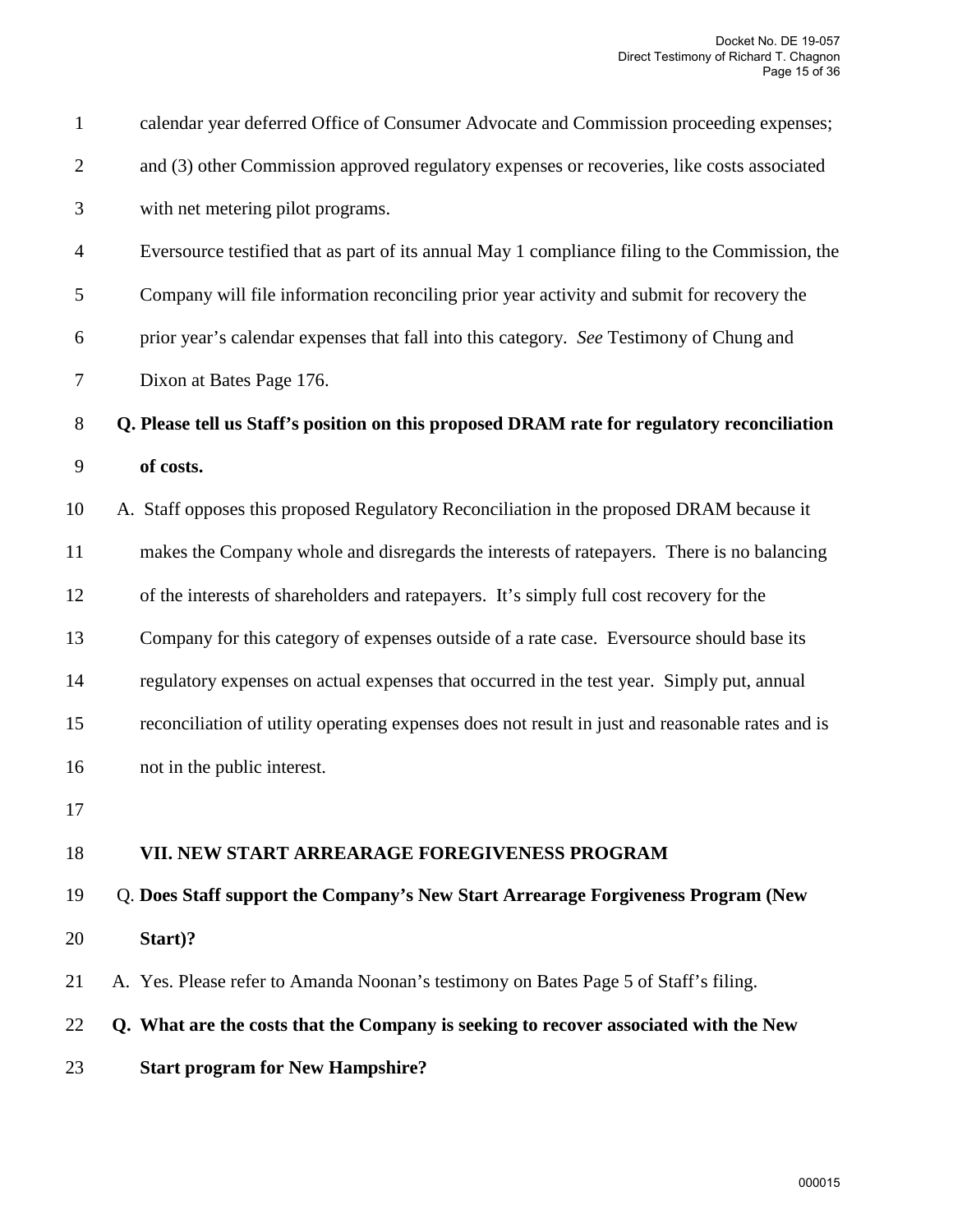| $\mathbf{1}$     | A. According to the Company's testimony on Bates page 780, the Company estimates that it will |
|------------------|-----------------------------------------------------------------------------------------------|
| $\overline{2}$   | cost approximately 1.7 million dollars to implement the New Start program for New             |
| 3                | Hampshire customers.                                                                          |
| $\overline{4}$   | Q. How does the Company propose to recover the \$1.7 million from customers?                  |
| 5                | A. On Bates page 178, the Company explains that if the New Start program is approved by the   |
| 6                | Commission, the Company would seek recovery of the capital costs associated with the          |
| $\tau$           | program implementation through the DRAM.                                                      |
| $8\,$            | Q. Does Staff support the Company's proposal of recovering capital costs associated with      |
| $\boldsymbol{9}$ | the program implementation through the DRAM?                                                  |
| 10               | A No. Staff does not support this method of recovery.                                         |
| 11               | Q. What does Staff recommend?                                                                 |
| 12               | A. Staff recommends as follows:                                                               |
| 13               | • First, the recovery of \$1.7 million in costs of implementing the program for New           |
| 14               | Hampshire customers should be recovered over a five-year period beginning July 1,             |
| 15               | 2020. This is approximately \$340,000 annualized (\$1.7 million / 5 years).                   |
| 16               | • Second, Staff recommends recovery to begin through rates effective July 1, 2020. Staff      |
| 17               | recommends the approximate annual recovery of \$340,000 to end on June 30, 2025.              |
| 18               | • Third, if the Company files a rate case for permanent rates or temporary rates in 2025,     |
| 19               | any over or under-collection for the actual implementation as described above will be         |
| 20               | fully reconciled for rates effective July 1, 2025.                                            |
|                  |                                                                                               |
| 21               | • Fourth, if the Company does not file a rate case for permanent rates or temporary rates in  |
| 22               | 2025 or before, any over or under-collection for the actual implementation as described       |
| 23               | above will be fully reconciled for rates effective July 1, 2025.                              |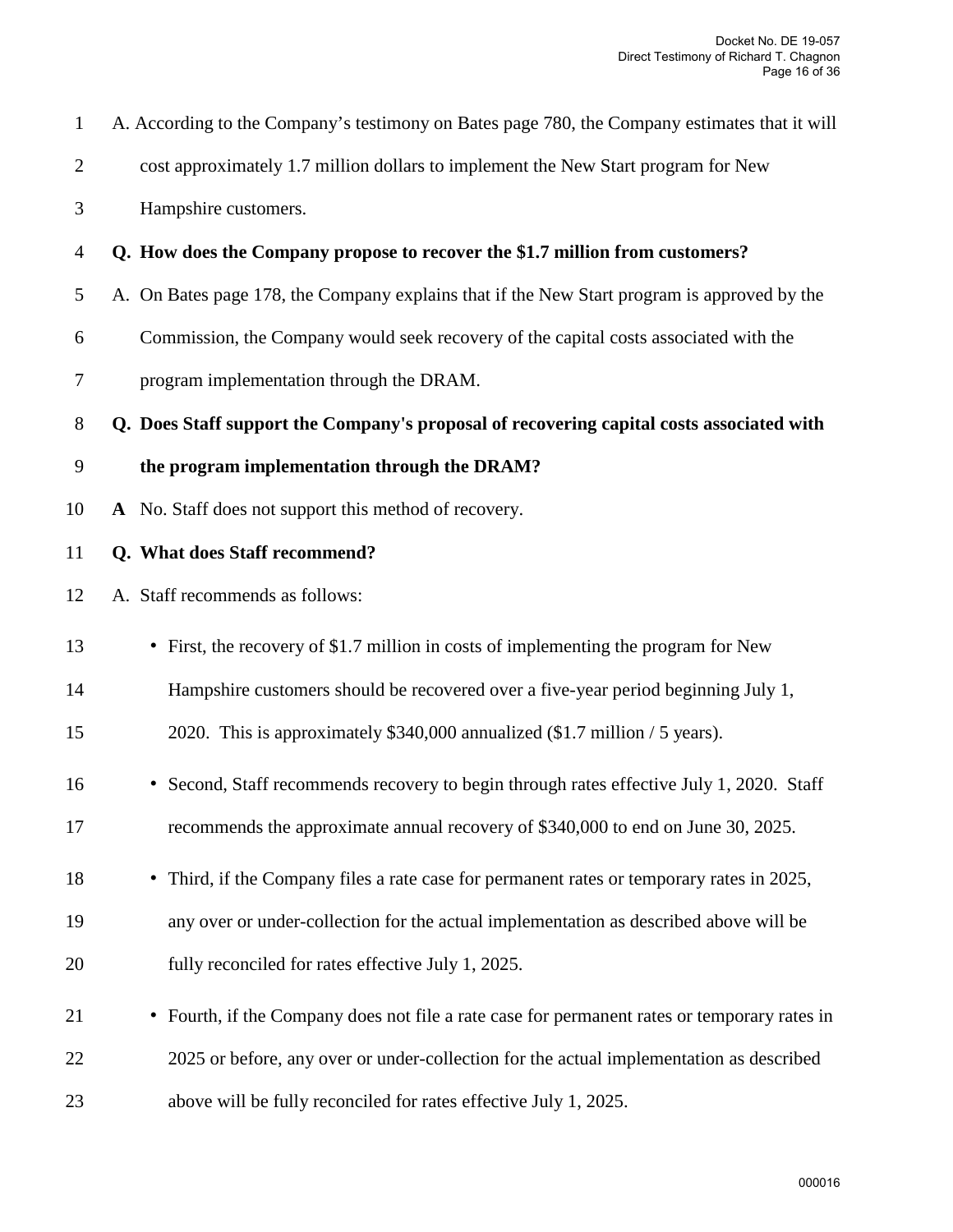| $\mathbf{1}$   | • Fifth, if the Company files a rate case for permanent rates or temporary rates prior to     |
|----------------|-----------------------------------------------------------------------------------------------|
| $\overline{2}$ | 2025, then dollars associated with the actual implementation costs as described above,        |
| 3              | will be appropriately addressed in that rate case.                                            |
| $\overline{4}$ | Q. How does the Company propose to recover the forgiven past due balance amounts from         |
| 5              | customers?                                                                                    |
| 6              | A On Bates page 177, the Company notes "[c]onsistent with its approach in Massachusetts, the  |
| 7              | Company is seeking to recover 100 percent of the forgiven past due balance amounts for        |
| $8\,$          | customers enrolled in the New Start program through the DRAM."                                |
| $\mathbf{9}$   | Q. Does Staff support this method of recovery?                                                |
| 10             | A No. Staff recommends recovery of approximately \$842,000 annually in rates effective July   |
| 11             | 1, 2020 to recover 100 percent of the forgiven past due balance amounts for customers         |
| 12             | enrolled in the New Start program.                                                            |
| 13             | Q. Please explain Staff's assumptions leading up to revenue recovery for the New Start        |
| 14             | program.                                                                                      |
| 15             | A Please see the Company's data response Staff 9-025-SP01 (Attachment RTC-4). In its          |
| 16             | response, the Company reports that there are 3,825 customer accounts coded as financial       |
| 17             | hardship with balances greater than \$300 and more than 60 days past due. The total past due  |
| 18             | receivables associated with the 3,825 accounts is \$5,325,656.42. Staff estimates the average |
| 19             | past due for each of these accounts is \$1,392.                                               |
| 20             | In the Company's data response to Staff 9-023 (Attachment RTC-5), the Company estimates       |
| 21             | that 3,000 customers would participate in the proposed New Start program. Staff is adopting   |
| 22             | the Company's estimated 3,000 participation for revenue recovery calculation of the program   |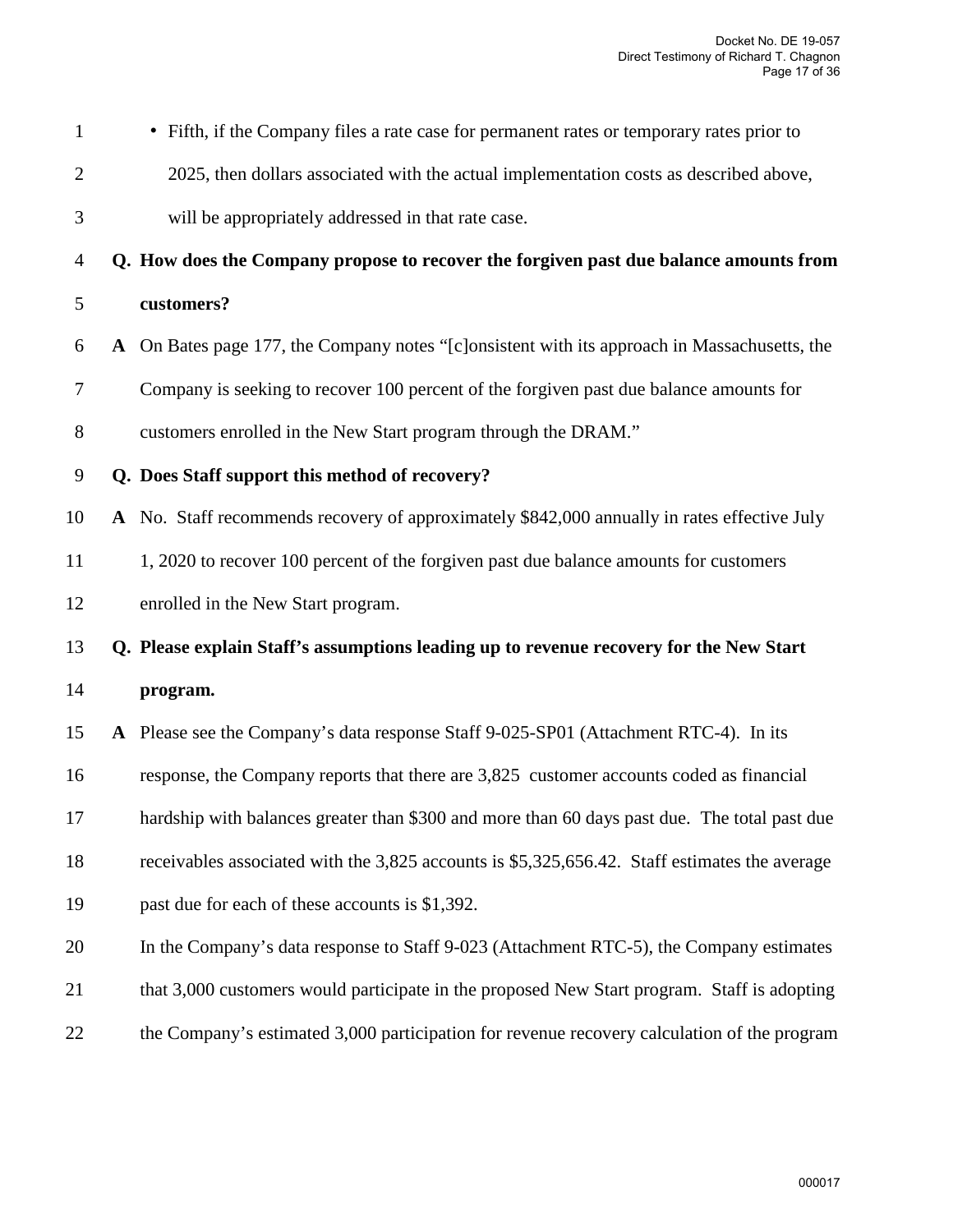| $\mathbf{1}$   |           | in this rate case. Staff estimates that with an average past due of \$1,392 for each of the 3,000 |
|----------------|-----------|---------------------------------------------------------------------------------------------------|
| $\overline{2}$ |           | customers, the associated revenue recovery target is \$4,176,985 for these customers.             |
| $\mathfrak{Z}$ |           | Although Staff fully understands that there are multiple moving parts in attempting to            |
| $\overline{4}$ |           | identify target revenue recovery for these accounts, and that this amount of \$4,176,985          |
| $\mathfrak{S}$ |           | proposed by Staff is the amount estimated to be 100 percent of the past due amount for            |
| 6              |           | approximately 3,000 customers, Staff believes that is a logical target to consider.               |
| $\tau$         |           | Q. What amount does Staff believe should be in base rates beginning July 1, 2020?                 |
| $8\,$          | ${\bf A}$ | Staff believes that the amount in base rates effective July 1, 2020 for the \$4,176,985 should    |
| 9              |           | be the annual amount of \$928,219. In Amanda Noonan's testimony on Bates Page 8, she              |
| 10             |           | recommends that the New Start program begin on January 1, 2021. If Ms. Noonan's                   |
| 11             |           | proposed start date is adopted, the Company would have time to complete the IT                    |
| 12             |           | programming required, and to promote this new program to customers. Staff believes that           |
| 13             |           | the amount of \$4,176,985 is a reasonable amount to recover through the first four years of the   |
| 14             |           | New Start Program. However, Staff proposes to actually recover this amount over the four          |
| 15             |           | and a half years beginning July 1, 2020.                                                          |
| 16             |           | Q. Are there any other adjustments required from Staff as a part of the New Start                 |
| 17             |           | program?                                                                                          |
| 18             |           | A Yes. In the Company's data response to Staff 9-020 (Attachment RTC-6), the Company              |
| 19             |           | estimates a total annual avoided cost associated with New Start customers at \$97,000. Staff      |
| 20             |           | estimates the annual adjustment to rates effective July 1, 2020 at \$86,222 (\$97,000 * 4 years   |
| 21             |           | $= $388,000$ (\$388,000 / 4.5 years = \$86,222).                                                  |
| 22             |           | Q. What is Staff's recommendation for revenue recovery for the New Start program,                 |
| 23             |           | excluding IT costs?                                                                               |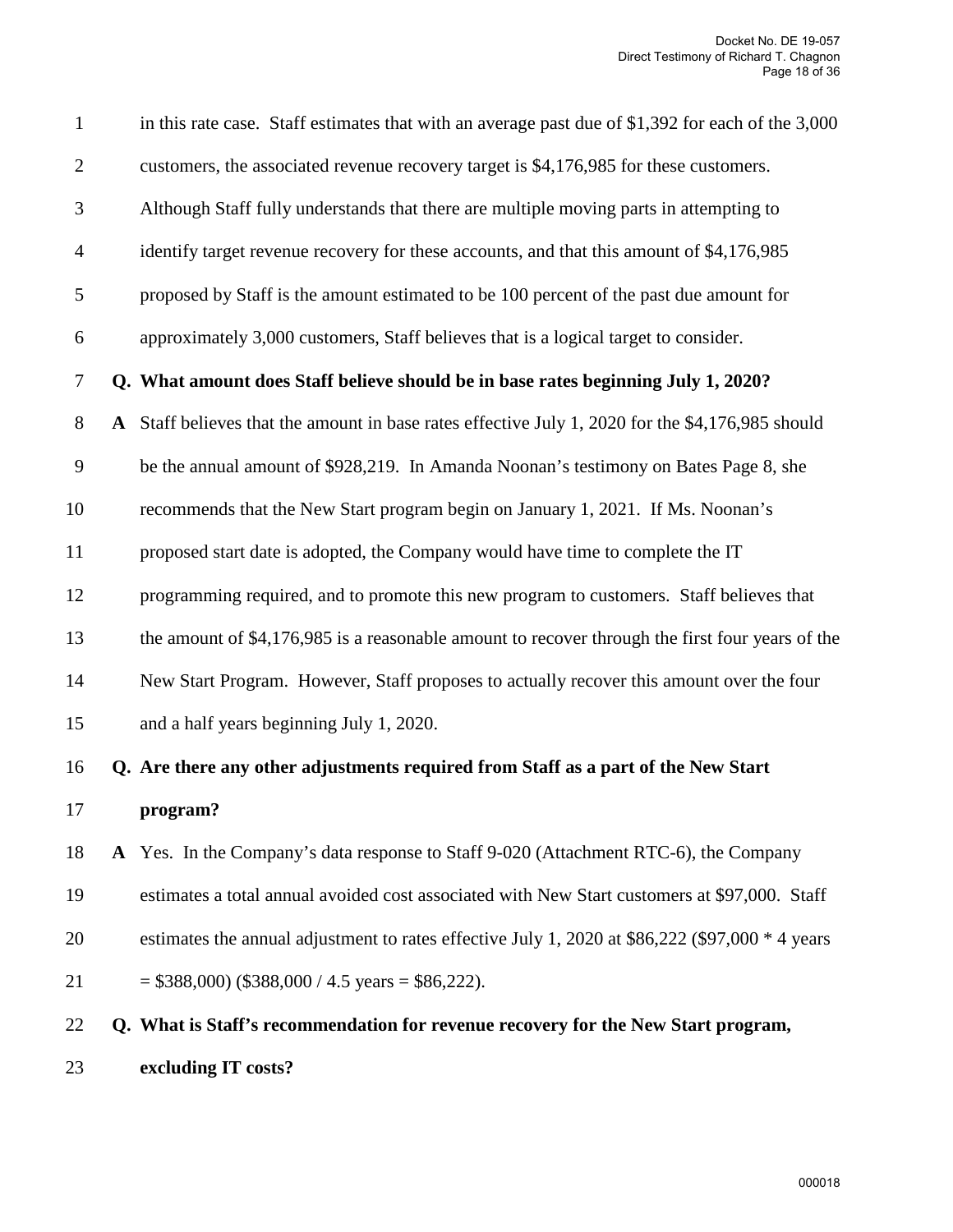| $\mathbf{1}$   | A Staff recommends the amount of approximately \$842,000 (\$928,219 - \$86,222 = \$841,997).    |
|----------------|-------------------------------------------------------------------------------------------------|
| $\overline{2}$ | Q. Does Staff have any additional recommendations regarding revenue requirements for            |
| 3              | the New Start program?                                                                          |
| $\overline{4}$ | A Yes. Staff recommends that the Company create a reserve account for funds collected           |
| 5              | through rates for the New Start program. The reserve account should also reflect all amounts    |
| 6              | charged to the New Start program created by the forgiven past due balance amounts for           |
| 7              | customers enrolled in the New Start program, as well as monthly balances of the account.        |
| $8\,$          | Any over-collection in the reserve fund would incur interest (credit) on monthly balances.      |
| 9              | Staff also recommends that any under-collection would not incur monthly carrying charges.       |
| 10             | Q. Why does Staff recommend that any under-collection not incur monthly carrying                |
| 11             | charges?                                                                                        |
| 12             | A Because the Company has only provided estimates of the potential number of customers who      |
| 13             | may participate in the New Start program, and the actual past due amount to be forgiven are     |
| 14             | also unknown, Staff believes that the Company has the burden to prove the costs and savings     |
| 15             | of its proposed New Start program. Instead, the Company has only proposed to reconcile          |
| 16             | whatever the results of the program are on an annual basis, with the focus being to make the    |
| 17             | Company whole.                                                                                  |
| 18             | Staff recognizes that it is a challenge for any utility to estimate actual results anticipated; |
| 19             | however, instead of Staff challenging the Company on potential Cash Working Capital             |
| 20             | effects on Eversource's lead lag study in anticipation of a lower accounts receivable over      |
| 21             | time, and the potential reduction of uncollectibles over time, Staff believes its proposal      |
| 22             | represents an appropriate balance to help bring the New Start program to New Hampshire          |
| 23             | customers.                                                                                      |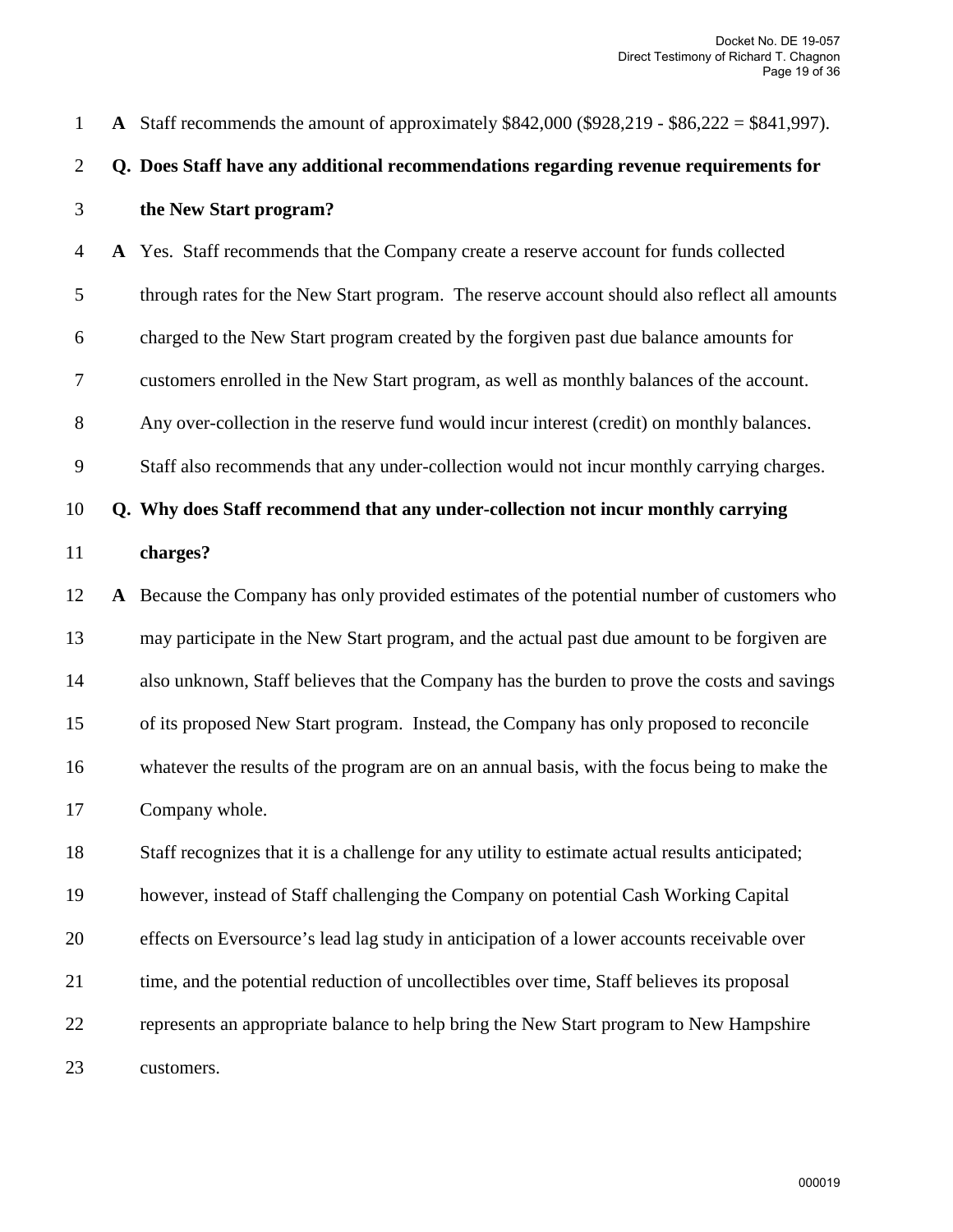| $\mathbf{1}$   | Q. What is the total annual cost of the program for Staff's recommendation?                          |
|----------------|------------------------------------------------------------------------------------------------------|
| $\overline{2}$ | A The total annual cost of the program would be \$1,181,997 through June 30, 2025.                   |
| 3              |                                                                                                      |
| 4              | VIII. GRID TRANSFORMATION AND ENHANCMENT PROGRAM                                                     |
| 5              | Q. What is Staff's position on GTEP?                                                                 |
| 6              | A. Mr. Demmer, who analyzes GTEP in his testimony, states the Staff's opposition to the              |
| 7              | program. To the extent that Staff opposes the GTEP, the issue of cost recovery is moot;              |
| $8\,$          | however, Staff would oppose using a reconciling mechanism like DRAM for cost recovery of             |
| 9              | the GTEP via a reconciling mechanism for the same reasons I set out for the other proposed           |
| 10             | DRAM elements.                                                                                       |
| 11             | Q. The Company proposes to leverage the Excess Deferred Income Taxes (EDIT) that                     |
| 12             | resulted from the proceeding in Docket No. DE 18-049, to offset the costs of the GTEP                |
| 13             | in the first year. If GTEP is not approved, how do you propose to address the                        |
| 14             | approximately \$7.6 million in EDIT?                                                                 |
| 15             | A. I would propose that the \$7.6 million be applied as a credit to customer rates effective July 1, |
| 16             | 2020.                                                                                                |
| 17             | Q. Do you have any final comments about the Company's proposal to create a DRAM                      |
| 18             | mechanism?                                                                                           |
| 19             | A. Yes. In essence, the DRAM provides for full cost recovery for selected operating expenses.        |
| 20             | Eversource is a public utility subject to rate regulation. In this case, Eversource seems to         |
| 21             | have put much effort into devising a rate proposal which allows them to operate at little risk.      |
| 22             | According to the testimony of Mr. Davis, the proposed step increases and the GTEP DRAM               |
| 23             | would increase distribution base rates every year after the rate case. Instead of requiring          |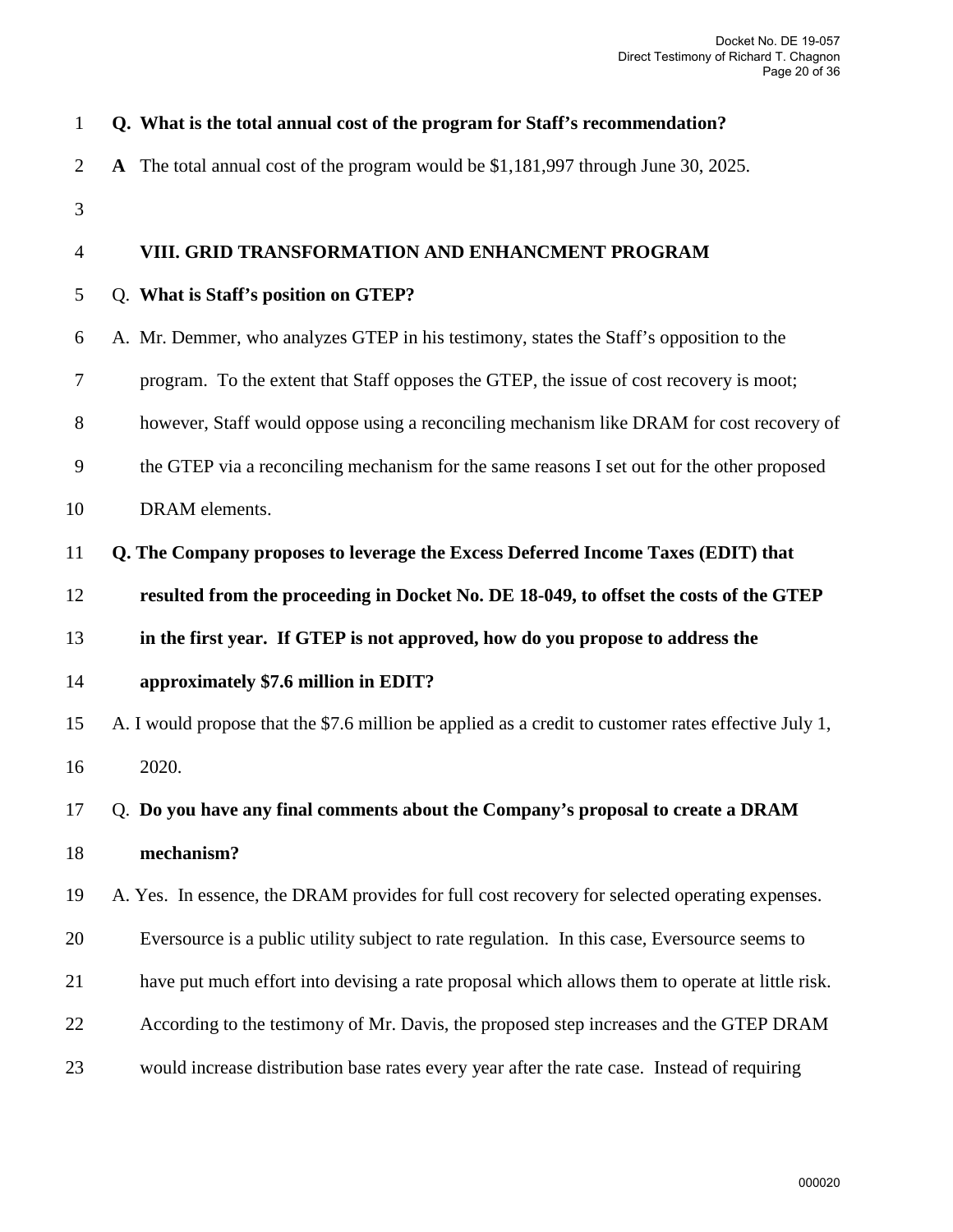1 ratepayers to pay increased distribution rates every year, the Company should demonstrate 2 some discipline and plan to run the company within the revenue requirement developed 3 according to the pro-formed test year expenses.

4 Mr. Davis refers to average bill impact in his testimony, based on current energy service and 5 transmission rates. For the sake of transparency, the Company should clearly explain the 6 effect of the proposed annual increase in distribution rates over the four years depicted on 7 Bates Page 1823 of his testimony. The table on that page, which includes millions of dollars 8 in rate increases for each year, does not include the annual reconciliation for storm recovery,

9 vegetation management, arrearage management or regulatory expense. Only the GTEP

10 DRAM component is included in the calculation of average bill impact.

11 In any petition filed by a public utility with the Commission requesting a rate increase, the

12 burden is on the utility to demonstrate that its requested relief is reasonable and in the public

13 interest. With respect to the Step Adjustment for certain operating expenses, and the annual

14 reconciliation of other operating expenses through the DRAM, Eversource has not

15 demonstrated why these rate mechanism are necessary to recover the costs of the programs,

16 the need for accelerated cost recovery, or how customers benefit from the design of these

17 cost recovery mechanisms.

18 As I stated previously, the Company should have the managerial, technical and financial 19 capability of developing an appropriate level of revenue requirements using traditional 20 ratemaking and cost recovery principles. Allowing Eversource to recover certain operating 21 revenue through the Step Adjustment and recovery of other operating expenses through the 22 DRAM will not result in just and reasonable rates.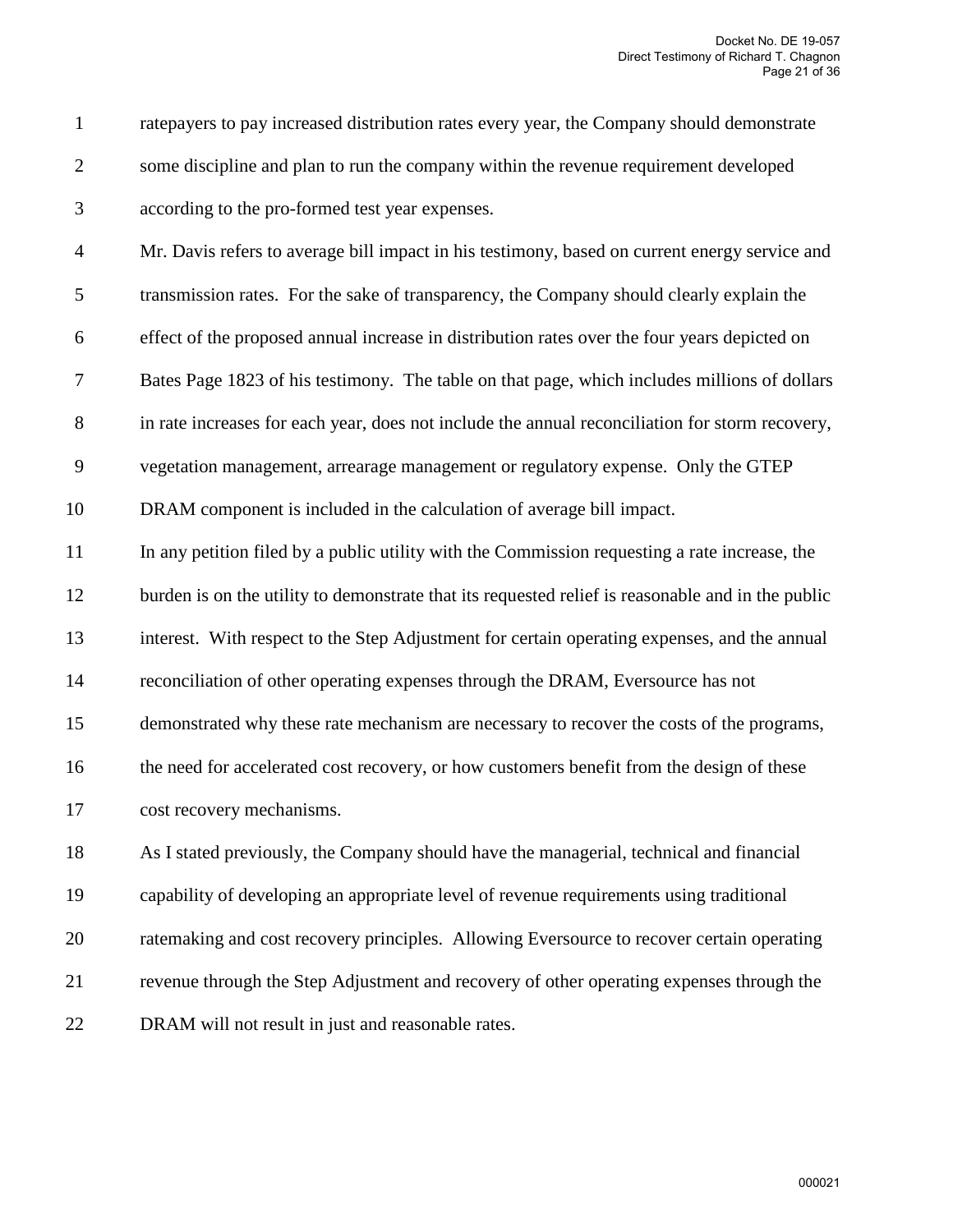| $\mathbf 1$    | Q. Do you have any additional comments on Eversource's proposal related to the Step                                                                             |
|----------------|-----------------------------------------------------------------------------------------------------------------------------------------------------------------|
| $\overline{2}$ | <b>Adjustment or DRAM proposal?</b>                                                                                                                             |
| 3              | A. Yes. My comments relates to Eversource's proposal to add a revenue requirement to the                                                                        |
| $\overline{4}$ | proposed step adjustment to recover money to support the creation of a network of electric                                                                      |
| 5              | vehicle (EV) charging stations. Staff recommends that this revenue requirement be removed                                                                       |
| 6              | from consideration in this proceeding.                                                                                                                          |
| $\tau$         |                                                                                                                                                                 |
| 8              | IX. ELECTRIC VEHICLE CHARGING STATIONS                                                                                                                          |
| 9              | Q. Did the Company propose a separate rate for electric vehicle (EV) charging stations?                                                                         |
| 10             | A. No. They did not.                                                                                                                                            |
| 11             | Q. Do you know of other activities in New Hampshire related to electric vehicle rates?                                                                          |
| 12             | A. Yes. In SB 575, that became effective on August 11, 2018, the Public Utilities Commission                                                                    |
| 13             | ("PUC") must consider and determine whether it is appropriate to implement certain rate                                                                         |
| 14             | designs for electric companies and public service companies for electric vehicle charging.                                                                      |
| 15             | The specific rate design standards for consideration are as follows: 1) cost of service; 2)                                                                     |
| 16             | prohibition of declining block rates; 3) time of day rates; 4) seasonal rates; 5) interruptible                                                                 |
| 17             | rates; 6) load management techniques; and 7) demand charges. This bill also requires the                                                                        |
| 18             | PUC to consider and determine whether it is appropriate to implement "electric vehicle time"                                                                    |
| 19             | of day rates" for residential and commercial customers.                                                                                                         |
| 20             | Q. Did the Company submit testimony related to electric charging infrastructure?                                                                                |
| 21             | A. Yes. In the Purington and Lajoie testimony at Bates 394-395, the Company describes a                                                                         |
| 22             | proposal for 'make-ready' electric vehicle charging infrastructure, stating:                                                                                    |
| 23<br>24       | PSNH is exploring options for a public-private partnership to develop an electric<br>vehicle ("EV") fast charging corridor for New Hampshire [where] PSNH would |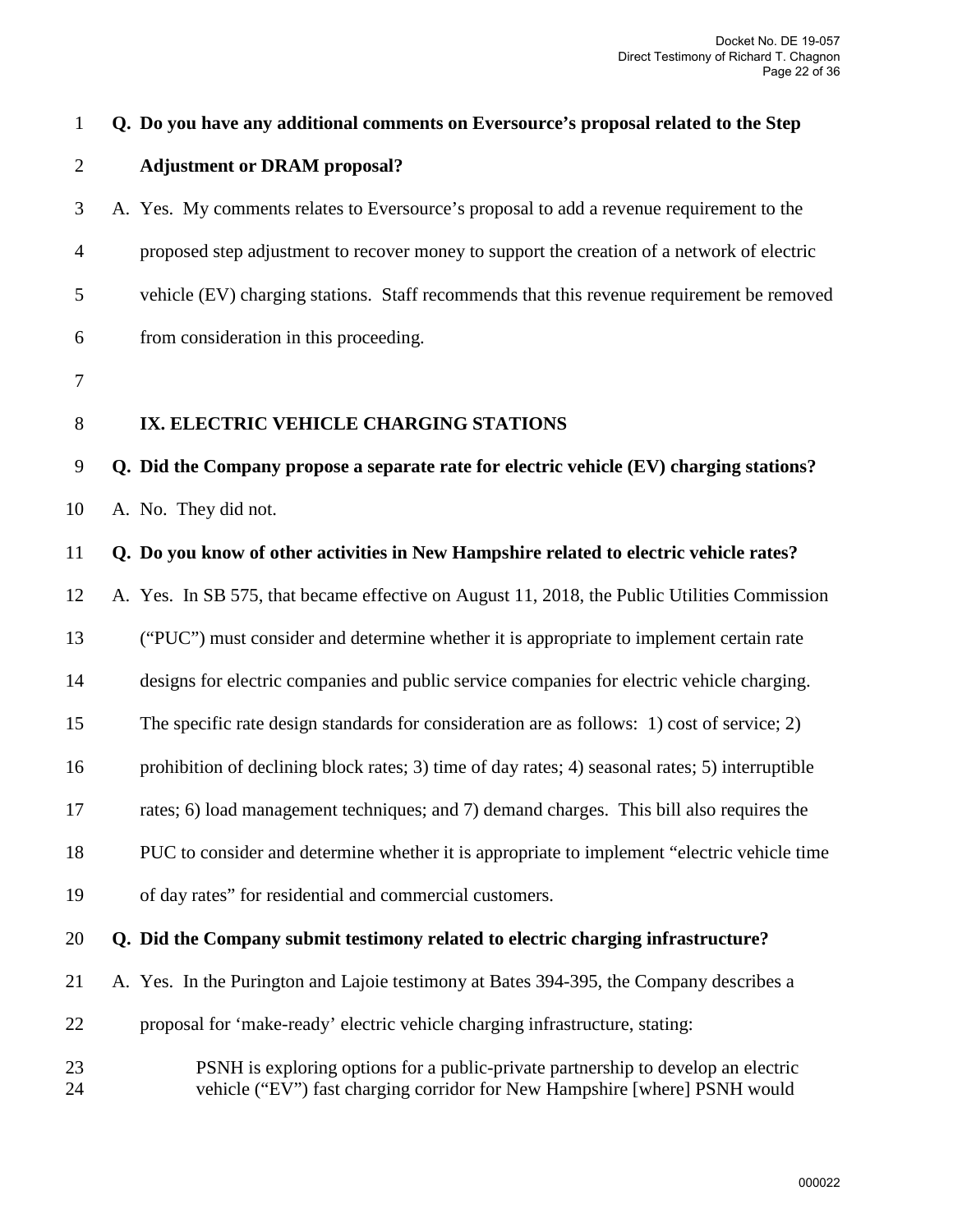| $\mathbf{1}$<br>$\overline{c}$<br>$\overline{3}$<br>$\overline{4}$<br>5<br>$\boldsymbol{6}$<br>$\boldsymbol{7}$<br>$\,8$<br>9 | invest approximately \$2 million of base capital to construct distribution 20 facilities,<br>primarily service drops, to energize a series of EV fast chargers The chargers would<br>be owned by third-party charging vendors that are selected through a competitive bid<br>process. This project would support customer deployment of up to 48 50kW DC fast-<br>charging stations at approximately sites throughout the Company's service territory,<br>with the infrastructure to support future expansion of up to 40 additional DC fast<br>chargers.<br>When asked whether the costs related to these investments have been requested for inclusion |
|-------------------------------------------------------------------------------------------------------------------------------|----------------------------------------------------------------------------------------------------------------------------------------------------------------------------------------------------------------------------------------------------------------------------------------------------------------------------------------------------------------------------------------------------------------------------------------------------------------------------------------------------------------------------------------------------------------------------------------------------------------------------------------------------------|
| 10                                                                                                                            | in this rate case, in the Company's data response to Staff 3-012 (Attachment RTC-7) the                                                                                                                                                                                                                                                                                                                                                                                                                                                                                                                                                                  |
| 11                                                                                                                            | Company states "[t]he make-ready charging investments are anticipated to be implemented                                                                                                                                                                                                                                                                                                                                                                                                                                                                                                                                                                  |
| 12                                                                                                                            | in the near term would therefore be included in the Company's requested steps in this rate                                                                                                                                                                                                                                                                                                                                                                                                                                                                                                                                                               |
| 13                                                                                                                            | case. These investments are considered part of the many base capital investments in the                                                                                                                                                                                                                                                                                                                                                                                                                                                                                                                                                                  |
| 14                                                                                                                            | upcoming five years." Prior to discovery, the level of detail provided in the above excerpted                                                                                                                                                                                                                                                                                                                                                                                                                                                                                                                                                            |
| 15                                                                                                                            | block quote was the only information provided by the Company regarding an investment that                                                                                                                                                                                                                                                                                                                                                                                                                                                                                                                                                                |
| 16                                                                                                                            | in other jurisdictions commonly receives prospective analysis and is the subject-matter of                                                                                                                                                                                                                                                                                                                                                                                                                                                                                                                                                               |
| 17                                                                                                                            | testimony or in some cases an entire docket.                                                                                                                                                                                                                                                                                                                                                                                                                                                                                                                                                                                                             |
| 18                                                                                                                            | Q. Did discovery related to the Company's planned EV charging investment raise any                                                                                                                                                                                                                                                                                                                                                                                                                                                                                                                                                                       |
| 19                                                                                                                            | concerns?                                                                                                                                                                                                                                                                                                                                                                                                                                                                                                                                                                                                                                                |
| 20                                                                                                                            | A. Discovery on the Company's EV charging investment raised several concerns relating to: (1)                                                                                                                                                                                                                                                                                                                                                                                                                                                                                                                                                            |
| 21                                                                                                                            | whether all of the make-ready investments would actually be used and useful; (2) the                                                                                                                                                                                                                                                                                                                                                                                                                                                                                                                                                                     |
| 22                                                                                                                            | Company's failure to adopt full decoupling and how it impacts the accuracy of the materials                                                                                                                                                                                                                                                                                                                                                                                                                                                                                                                                                              |
| 23                                                                                                                            | used by the Company to champion these investments to various stakeholders; and (3) the                                                                                                                                                                                                                                                                                                                                                                                                                                                                                                                                                                   |
| 24                                                                                                                            | supporting inputs used for the Company's benefit-cost analysis of the proposed investment,                                                                                                                                                                                                                                                                                                                                                                                                                                                                                                                                                               |
| 25                                                                                                                            | including costs related to distribution system upgrades which may not have been included but                                                                                                                                                                                                                                                                                                                                                                                                                                                                                                                                                             |
| 26                                                                                                                            | would actually surpass the costs of the make-ready investments.                                                                                                                                                                                                                                                                                                                                                                                                                                                                                                                                                                                          |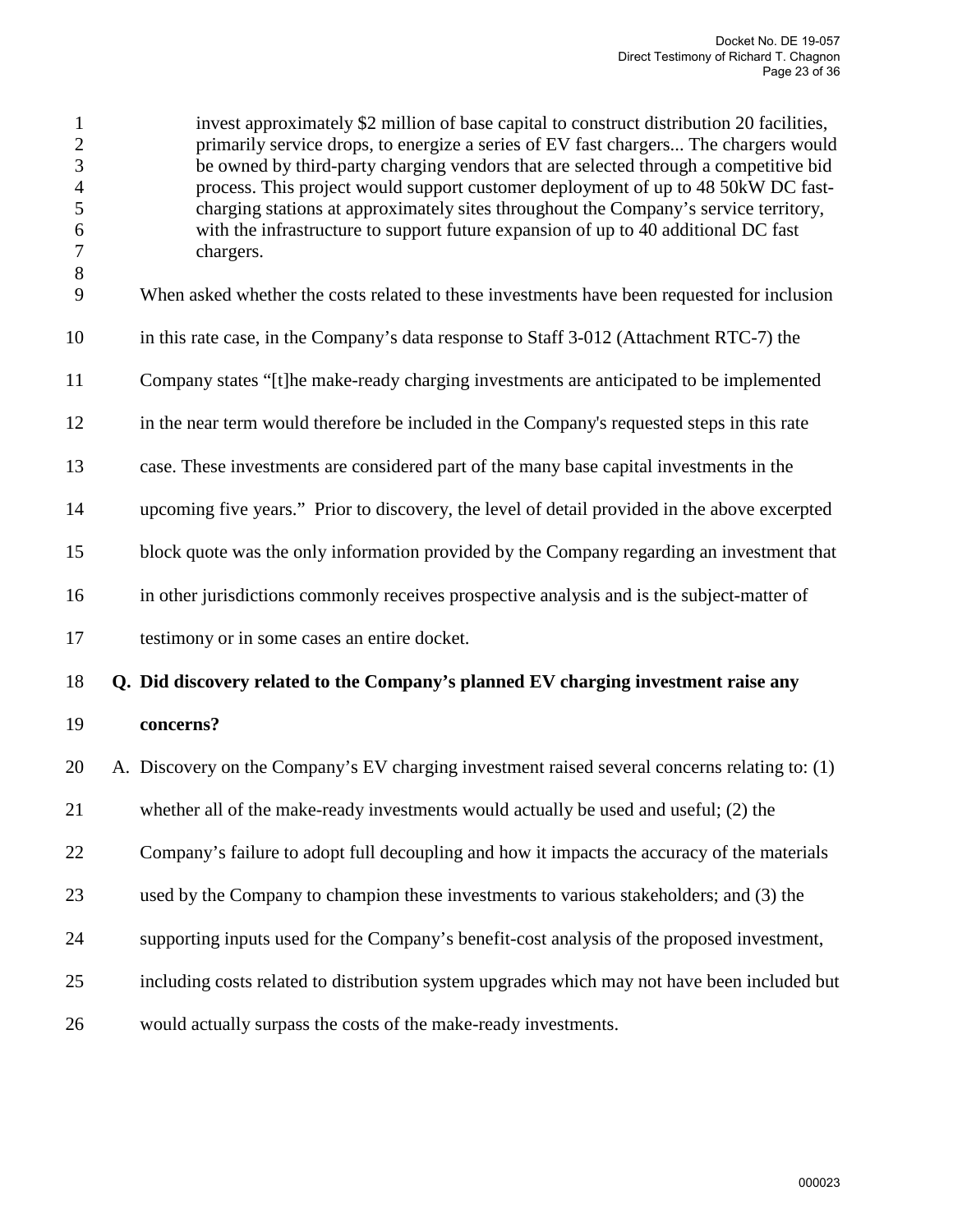# 1 **Q. Please explain your concern about whether the make-ready investments will actually be**  2 **used and useful.**

3 A. Eversource suggests that approximately \$1,670,000 of the \$2 million will be supporting 4 installed chargers while \$442,000 will fund the "infrastructure to support future expansion" 5 mentioned above. Please see the Company's data response to OCA 6-031 (Attachment RTC-6 8) The proposition of cost recovery related to make-ready EV charging infrastructure that 7 has no guarantee of ever becoming used and useful is concerning. When asked about how 8 the Company might assuage concerns related to idle charging infrastructure, the Company 9 expressed an "inten[tion] to work closely with customer to ensure they intend to install 10 additional chargers in the reasonably near future." This soft commitment from both the 11 Company and the customer is not sufficient assurance to determine those investments will 12 become used and useful; the Commission should adopt a blanket policy that such 13 investments are not recoverable from ratepayers ahead of Eversource's proposed construction 14 of make-ready infrastructure for future charging stations. 15 **Q. Please explain your concern regarding the accuracy of the Company's marketing**  16 **materials related to this EV charging infrastructure proposal and how they relate to** 

- 17 **decoupling.**
- 18 **A** In response to a request to provide the latest business case or project documentation prepared
- 19 by Eversource, the Company provided a variation of a presentation provided to the Electric
- 20 Vehicle Charging Station Infrastructure Commission created by SB 517, in March 2019.<sup>[3](#page-23-0)</sup>
- 21 Slide 14 of that presentation describes the benefit of electric vehicle charging infrastructure

<span id="page-23-0"></span><sup>&</sup>lt;sup>3</sup> A copy of the March 2019 presentation is available on the Department of Environmental Services' website. Available at: https://www.des.nh.gov/organization/divisions/air/tsb/tps/msp/documents/20190322-eversourcepresentation.pdf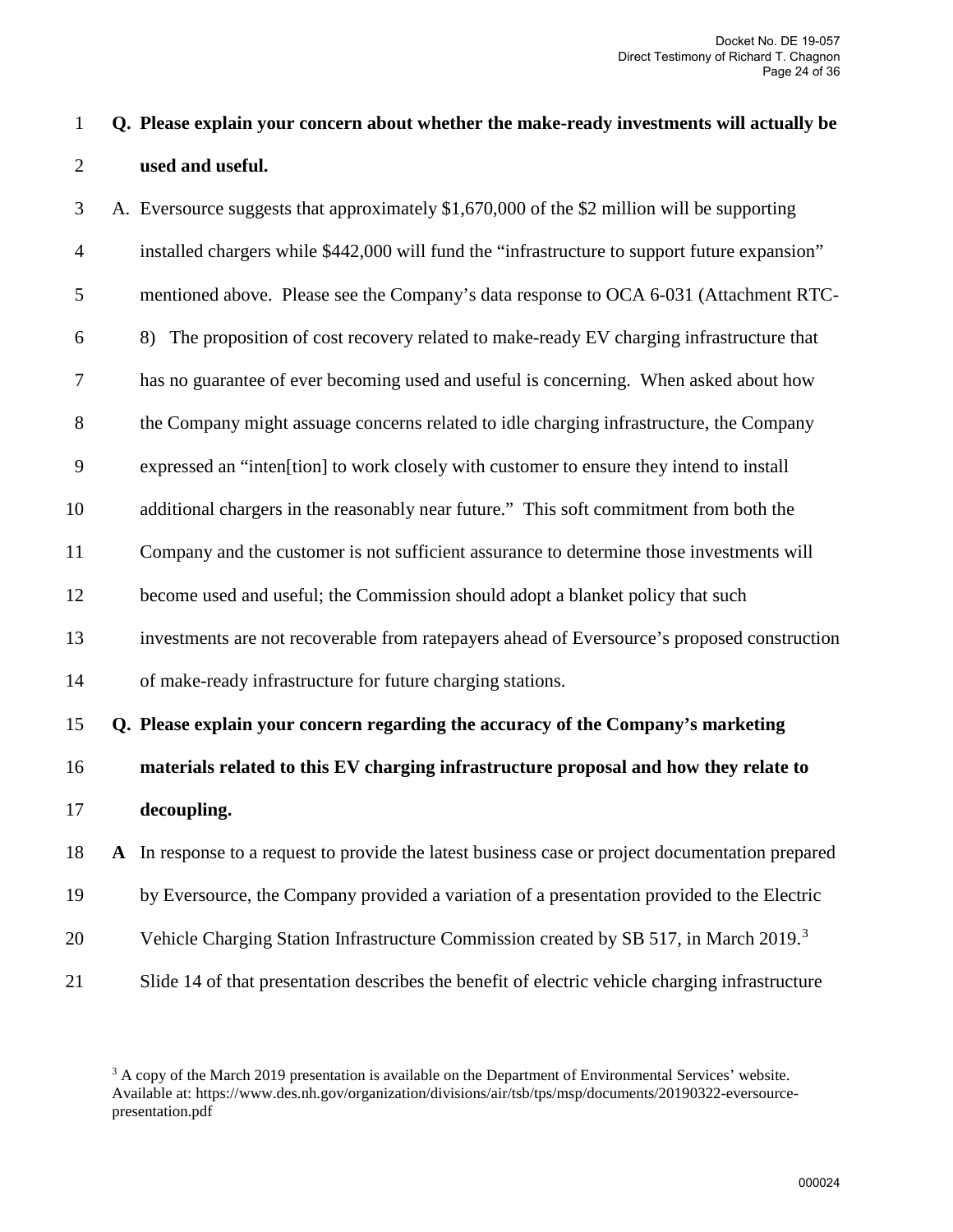1 in New Hampshire and states: "Incremental sales flow directly back to customers in the form 2 of additional kWh over which to spread fixed costs – REDUCES RATES."

3 The Company's assertion that incremental sales will flow directly back to customers and 4 reduce rates relies on several fundamentally flawed assumptions and therefore is not 5 accurate. Under traditional cost of service ratemaking, which is the paradigm under which 6 Eversource generally operates in New Hampshire, the Company is under no obligation to 7 flow incremental sales directly back to customers in the form of rate reduction. Under that 8 paradigm, increased sales associated with electric vehicle chargers that result in revenues 9 above the Company's revenue requirement are either remitted to shareholders in the form of 10 increased earnings or re-invested in the system. They do not flow directly to ratepayers 11 between rate cases. In jurisdictions that have adopted full decoupling, revenues above and 12 beyond the cost of service flow back to ratepayers on an annual basis in between rate cases. 13 In such jurisdictions, Eversource's description of the benefits associated with EV charging 14 infrastructure is much more likely to be true.

15 Navigant recently completed a report for the New Hampshire Evaluation, Measurement, and 16 Verification Working Group examining energy optimization policies, which identified this 17 issue and stated:<sup>[4](#page-24-0)</sup>

18

19 Without decoupling, electrification policies stand to benefit utility shareholders more 20 than ratepayers since ratepayers would only receive the benefits of [increased sales] once

<span id="page-24-0"></span>21 a utility files a rate case (and utilities may not need to do so if electrification policies lead

<sup>4</sup> Navigant. Energy Optimization Through Fuel Switching Study. Prepared for the New Hampshire Evaluation, Measurement, and Verification (EM&V) Working Group. Page 25-26. (September 12, 2019) Available at: https://www.puc.nh.gov/Regulatory/Docketbk/2017/17-136/LETTERS-MEMOS-TARIFFS/17-136\_2019-10- 31\_STAFF\_NH\_ENERGY\_OPTIMIZATION\_STUDY.PDF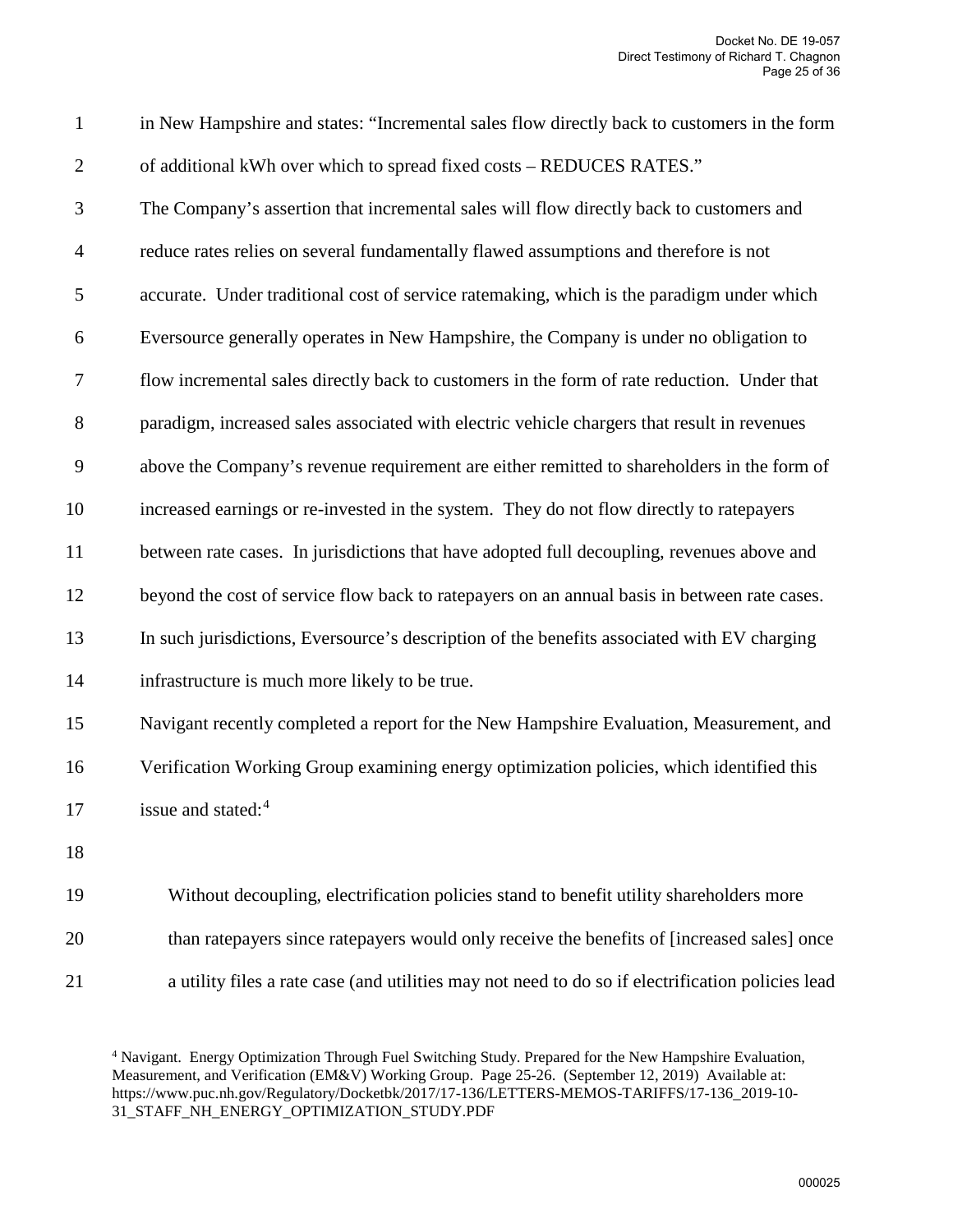1 to continued revenue growth). Thus, decoupling should be a prerequisite for 2 electrification policies if such policies are intended to benefit ratepayers rather than utility 3 shareholders.

4

| 5      | Eversource is not currently fully decoupled in New Hampshire, but is required to file a              |
|--------|------------------------------------------------------------------------------------------------------|
| 6      | decoupling proposal within its first rate case after January 1, $2021$ <sup>5</sup> . The settlement |
| $\tau$ | agreement approved by the Commission in its order requiring each of the utilities to file for        |
| $8\,$  | decoupling actually states "each of the Utilities shall seek approval of a new decoupling            |
| 9      | mechanism, or another mechanism as an alternative to the Lost Revenue Adjustment                     |
| 10     | Mechanism (LRAM), in its next distribution rate case following the first triennium of the            |
| 11     | EERS, 2018-2020.                                                                                     |
| 12     | Although Eversource is not required to file a proposed new decoupling mechanism until the            |
| 13     | Company files its first rate case after January 1, 2021, the Company has consistently                |
| 14     | characterized its LRAM as a form of decoupling. Please see the Company's data responses              |
| 15     | to OCA 6-110 (Attachment RTC-9) and CENH 1-013 (Attachment RTC-10). Such a                           |
| 16     | characterization is not in keeping with the generally accepted definition set forth in               |
| 17     | NARUC's Decoupling for Electric & Gas Utilities: Frequently Asked Questions (FAQ)                    |
| 18     | (2007), which describes decoupling as "one of three major approaches to dealing with the             |
| 19     | throughput issue," and the other two as: (1) straight fixed variable rate design, and (2) lost       |
| 20     | revenue adjustment mechanisms." <sup>6</sup> Additionally, LRAMs are generally non-symmetrical,      |
| 21     | meaning they do serve as a mechanism to pass back benefits associated with new load                  |

<span id="page-25-0"></span><sup>5</sup> Order No. 25,932 at 60. (August 2, 2016)

<span id="page-25-1"></span><sup>&</sup>lt;sup>6</sup> National Association of Regulatory Utility Commissioners. Decoupling for Electric and Gas Utilities: Frequently Asked Questions (FAQ). Page 4. (September 2007) Available at: https://www.naesb.org//pdf3/dsmee\_naruc\_decoupling\_faq.pdf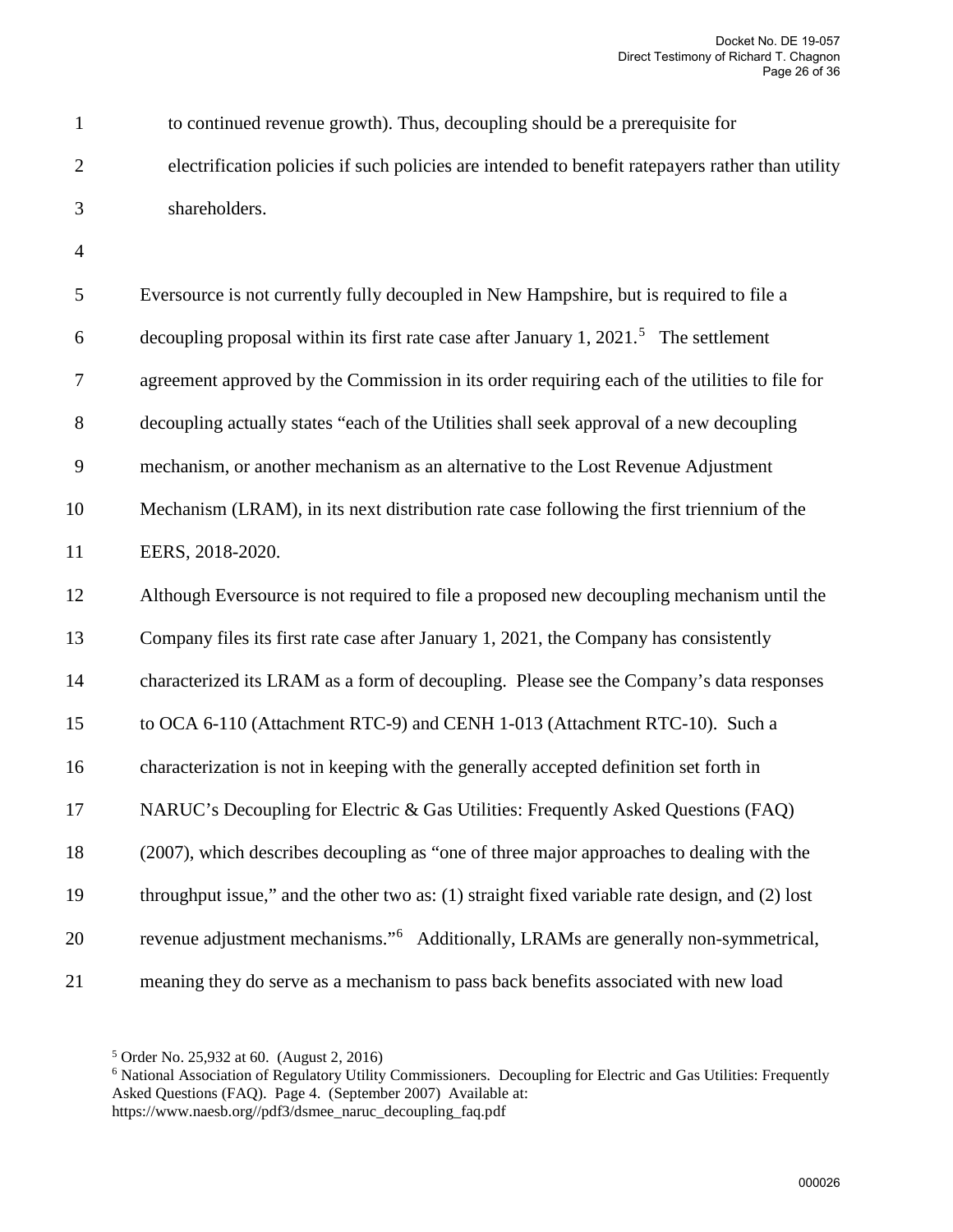| $\mathbf{1}$             | growth to ratepayers in between rate cases. Eversource's last rate case was nearly a decade         |
|--------------------------|-----------------------------------------------------------------------------------------------------|
| $\mathfrak{2}$           | ago, and in the instant rate case it has proposed nearly four years' worth of steps,                |
| 3                        | significantly increasing the likelihood that it will be able to avoid a rate case for that duration |
| $\overline{\mathcal{A}}$ | of time. If the Company were able to avoid adoption of full decoupling during that                  |
| 5                        | timeframe, it would be under no obligation to pass benefits associated with sales increases         |
| 6                        | back to ratepayers for an extended period of time during which those same ratepayers might          |
| 7                        | be paying for that investment.                                                                      |
| 8                        | Based on the above-described facts, I conclude that there is enough uncertainty related to the      |
| 9                        | Company's adoption of full decoupling that the marketing materials it has been using to build       |
| 10                       | support for its programs rely on fundamentally flawed assumptions in conveying the benefits         |
| 11                       | such chargers are likely to provide to the Company's ratepayers and New Hampshire citizens          |
|                          |                                                                                                     |
| 12                       | more broadly.                                                                                       |
| 13                       | Q. Please explain your concern about the inputs of the Company's EV charging                        |
| 14                       | infrastructure benefit-cost analysis, including costs related to distribution system                |
| 15                       | upgrades which may not have been included but may surpass the costs of the make-                    |
| 16                       | ready investments.                                                                                  |
| 17                       | A In response to a request to provide the latest business case or project documentation prepared    |
| 18                       | by Eversource, the Company provided a benefit-cost analysis and supporting inputs. Please           |
| 19                       | see responses OCA 6-031 Attachment A (Attachment RTC-11) and Staff 13-013 Attachment                |
| 20                       | A (Attachment RTC-12). The level of detail within this analysis is minimal, there are very          |
| 21                       | few citations relating to the assumptions, and some of them do not appear to be accurate. For       |
| 22                       | example, see response Staff 13-013 Attachment A (Attachment RTC-12). The discount rate              |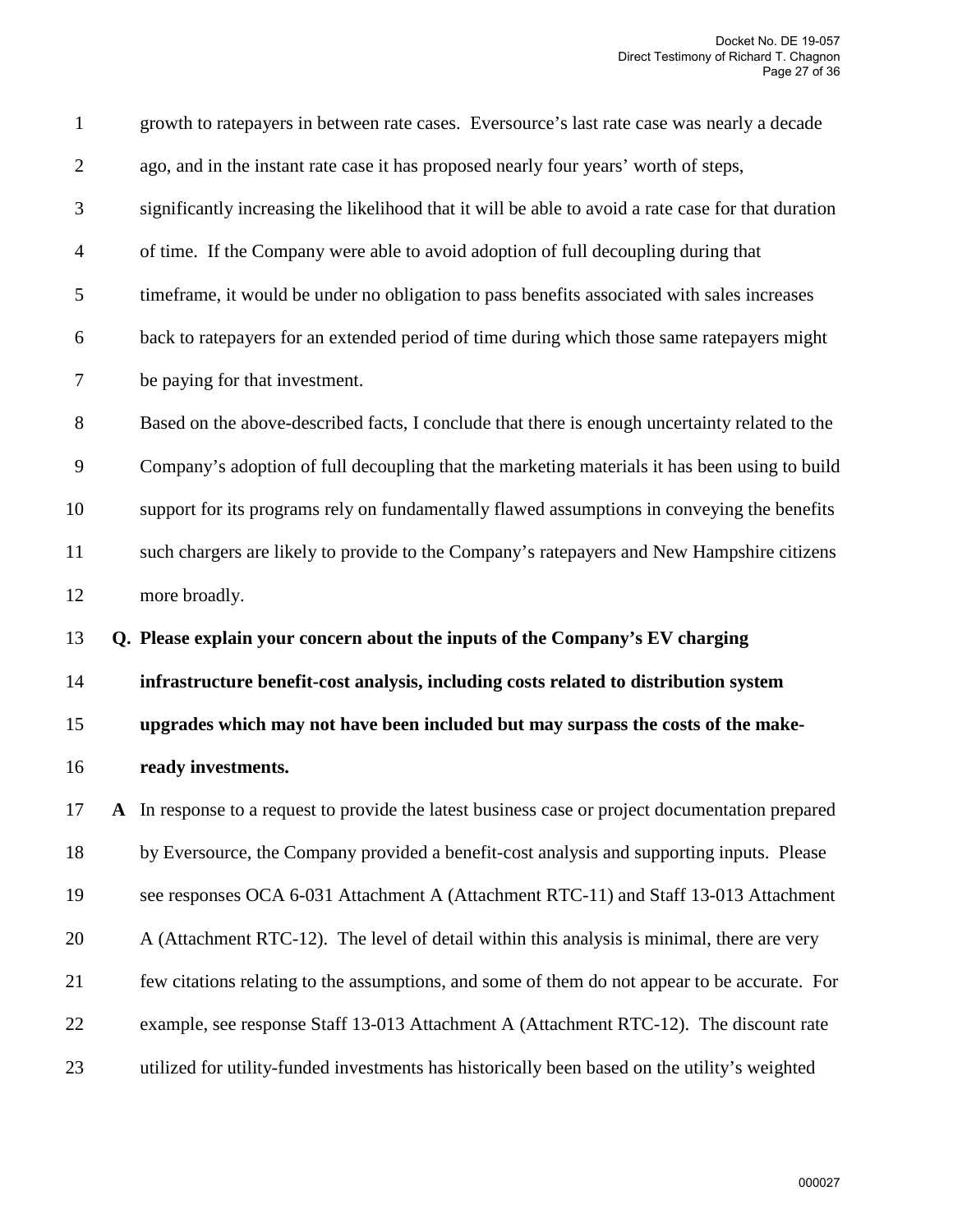| $\mathbf{1}$     | average cost of capital. In this instance, the Company used a 7% discount rate, but the                 |
|------------------|---------------------------------------------------------------------------------------------------------|
| $\overline{2}$   | weighted average cost of capital proposed in the rate case is $7.62\%$ . <sup>7</sup> The only benefits |
| 3                | included the benefit cost analysis are those associated with sales increases but for the reasons        |
| $\overline{4}$   | discussed above it is unclear when, or even if, ratepayers will see those benefits. The costs           |
| $\mathfrak s$    | included in the benefit cost analysis also do not appear to reflect costs associated with grid-         |
| $\boldsymbol{6}$ | side investments that may be necessitated by installation of charging infrastructure at a               |
| $\tau$           | circuit or substation that may be nearing its capacity, since the costs of the EV charging              |
| $8\,$            | infrastructure investment are described as approximately \$2 million but that figure is roughly         |
| 9                | equivalent to the Company's cost of replacing a single transformer that is experiencing                 |
| 10               | capacity constraints. A company requesting cost recovery for this type of investment should             |
| 11               | detail the benefits and costs associated with that investment in its testimony proposing the            |
| 12               | investment, rather than relying on Staff to find the right details in discovery.                        |
| 13               | Q. What does the Company's approach to the EV charging proposal indicate about its                      |
| 14               | approach to distribution system planning generally as well as in the context of the                     |
| 15               | proposed steps?                                                                                         |
| 16               | A. As mentioned above, prior to discovery the level of detail provided in the above excerpted           |
| 17               | block quote was the only information provided by the Company regarding an investment that               |
| 18               | in other jurisdictions commonly receives extensive analysis. The Company's proposed                     |
| 19               | treatment of these EV charging infrastructure investments, and my above-discussed concerns,             |
| 20               | provide an excellent example of how the spend first and answer questions later investment               |
| 21               | strategy associated with the Company's "illustrative" approach to step adjustments can be               |
| 22               | problematic and lacks transparency.                                                                     |

<span id="page-27-0"></span><sup>7</sup> Chung and Dixon Testimony at 69.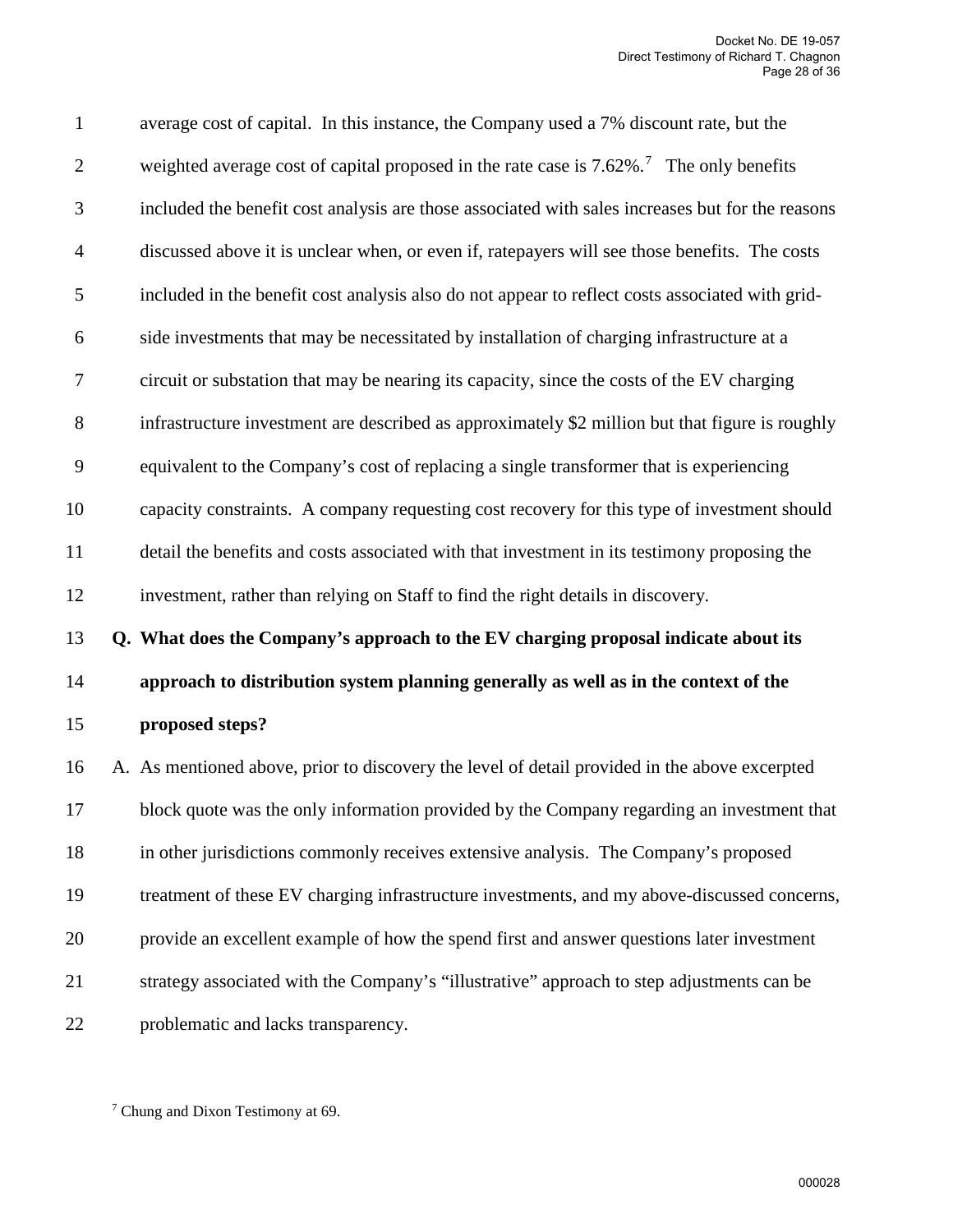| $\mathbf{1}$             | This \$2 million EV charging infrastructure proposal is just one example from a nearly \$70     |
|--------------------------|-------------------------------------------------------------------------------------------------|
| $\mathbf{2}$             | million portfolio of proposed planned investments on which — by including a requested           |
| 3                        | capital amount in the steps for this rate request but no information related to the investments |
| $\overline{\mathcal{A}}$ | — the Company is essentially foreclosing constructive input from the Commission, the            |
| 5                        | Consumer Advocate, ratepayers, industry, and all other stakeholders. This is the exact          |
| 6                        | opposite of the type of distribution system planning process Staff has recommended in its       |
| 7                        | grid modernization whitepaper, which would include greater stakeholder input and                |
| 8                        | transparency related to planned distribution system investments. If the Commission were to      |
| 9                        | grant the Company's requested steps, there is a strong argument that it would be foreclosing    |
| 10                       | the opportunity for the type of transparent, proactive, and inclusive integrated distribution   |
| 11                       | planning described in the Staff Recommendation on Grid Modernization for several years.         |
|                          |                                                                                                 |
| 12                       | Q. Do you believe that the Commission should address rates for EV charging stations in          |
| 13                       | this rate case?                                                                                 |
| 14                       | A. No. While Staff believes that a rate case is typically the proper venue for proposing new    |
| 15                       | rates, Staff recommends that the Commission wait to implement electric vehicle charging         |
| 16                       | rates for Eversource until after the Commission considers and determines the appropriate rate   |
| 17                       | design for implementation across the state.                                                     |
| 18                       |                                                                                                 |
| 19                       | X. PROPOSAL FOR CUSTOMER PAYMENT OPTIONS-FEE FREE                                               |
| 20                       | <b>CREDIT/DEBIT TRANSACTIONS</b>                                                                |
| 21                       | Q. Does Staff support the Company's Fee Free Credit/Debit Card Payment option to all            |

23 A. Yes. Please refer to Amanda Noonan's testimony on Bates Page 4.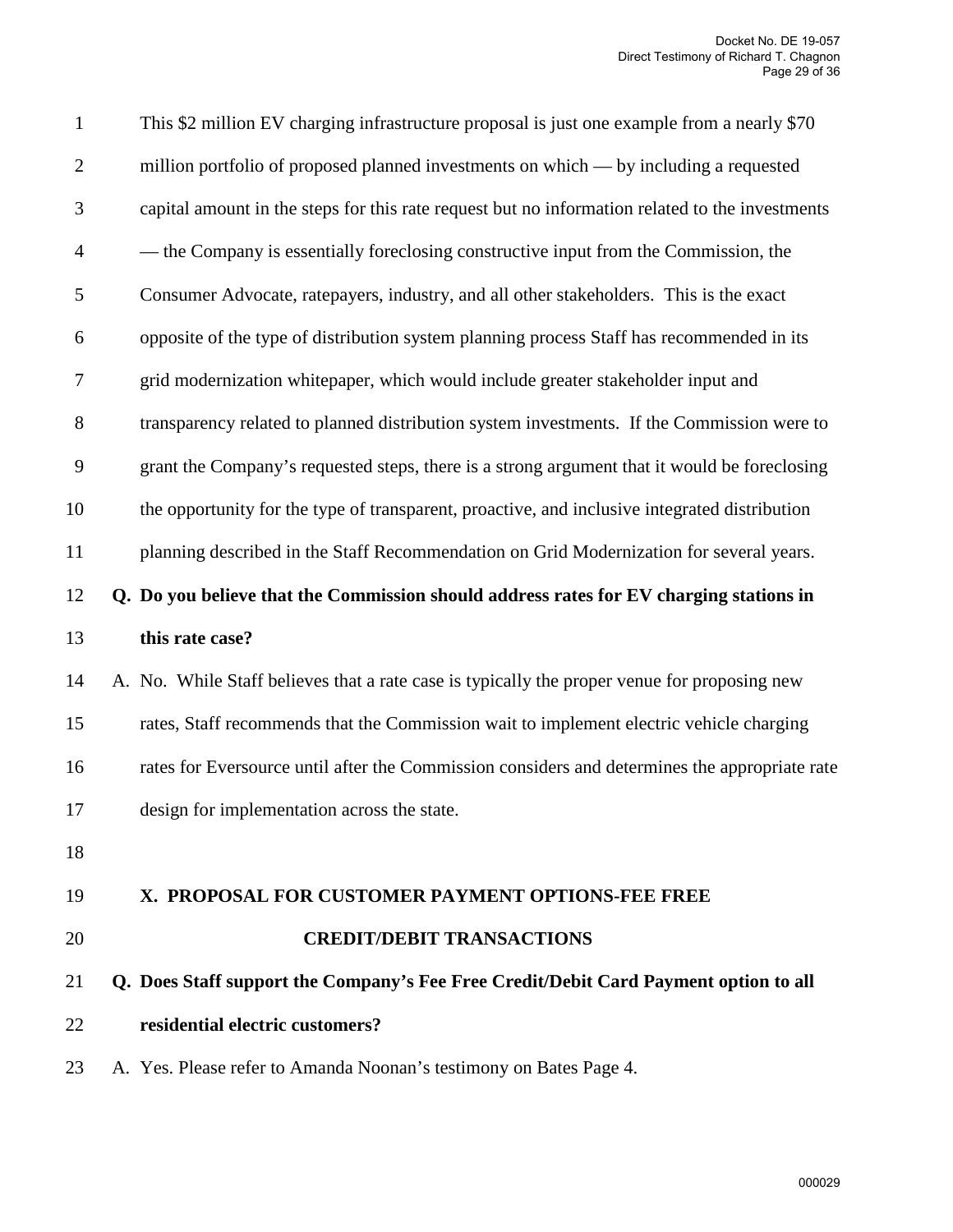| $\mathbf{1}$   | Q. What amount of costs is the Company requesting to recover annually through                   |
|----------------|-------------------------------------------------------------------------------------------------|
| $\overline{2}$ | residential distribution rates to fund the transition plan for this fee free payment            |
| 3              | option?                                                                                         |
| 4              | A. On Bates Page 767, the Company is proposing to create a reserve fund and to collect          |
| 5              | \$738,000 annually over the four-year rate plan. On Bates page 770, the Company estimates       |
| 6              | approximately \$31,000 per year of savings, resulting in \$707,000 annually on average net of   |
| $\tau$         | these offsetting savings.                                                                       |
| $8\,$          | Q. How does the company propose to reconcile this reserve fund?                                 |
| 9              | A. On Bates Page 767, the Company states that "based on a comparison of actual total "fee free" |
| 10             | credit/debit card program costs incurred by the Company to the amount allowed in rates, any     |
| 11             | over-collection would be credited to residential customers and any over or under-collection     |
| 12             | would be deferred for recovery in rates at the time of the next rate case."                     |
| 13             | Q. Does Staff agree with this as proposed?                                                      |
| 14             | A. Not completely. Staff recommends that any over-collection would not be credited to           |
| 15             | residential customers (this is assuming that the Company meant crediting to residential         |
| 16             | customers on an annual bases through its proposed DRAM mechanism, which Staff does not          |
| 17             | support) and any over-collection in the reserve fund would incur interest (credit) on monthly   |
| 18             | balances. Staff also recommends that any under-collection would incur monthly carrying          |
| 19             | costs.                                                                                          |
| 20             | Q. What is Staff's recommending for recovery?                                                   |
| 21             | A. Staff recommends recovery of \$707,000 annually beginning July 1, 2020 and ending            |
| 22             | effective the date of its next permanent rate case and approval from the Commission for         |
| 23             | permanent rates in that preceding. Any over or under-collection in the reserve account would    |

000030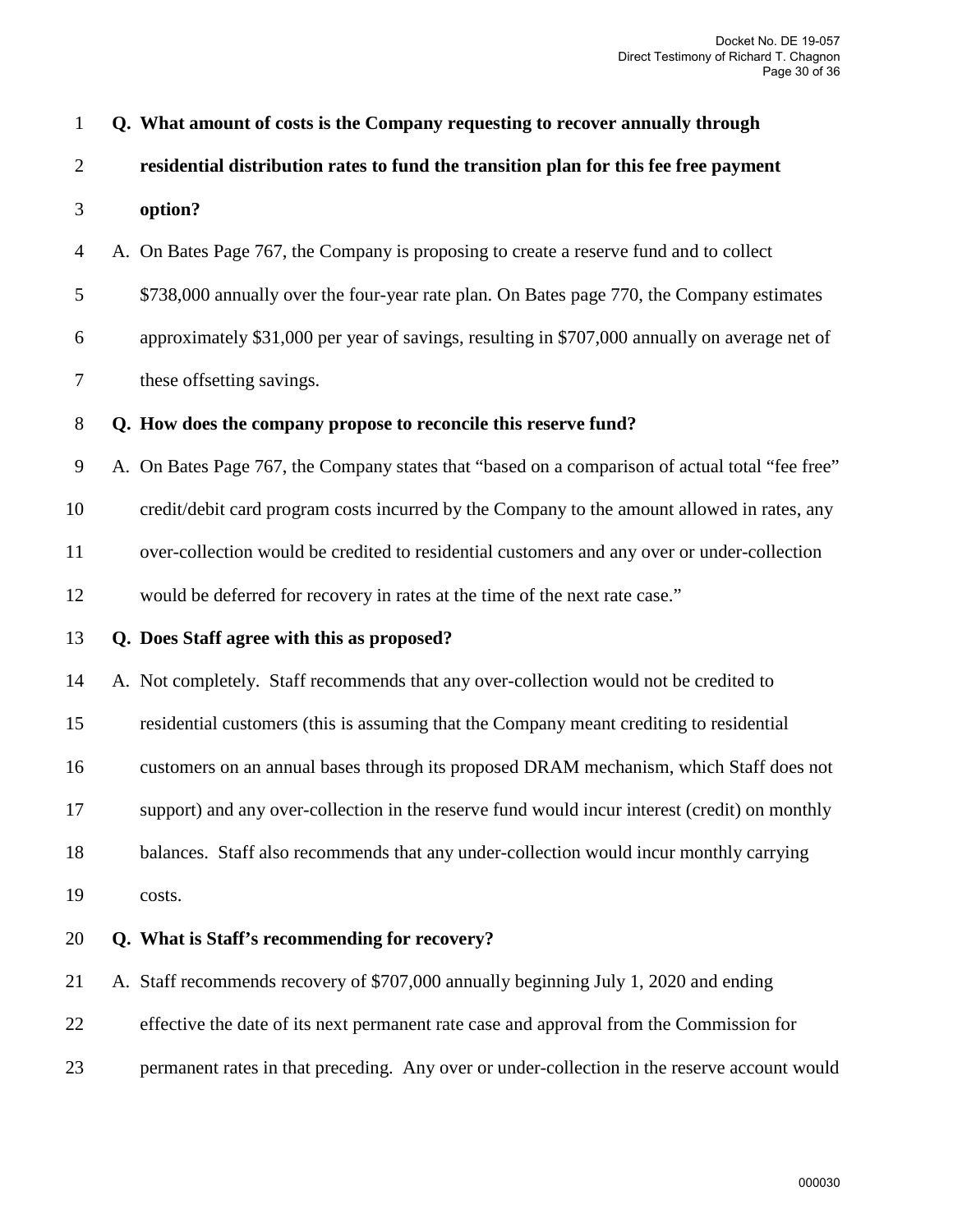| be deferred for refund or recovery in rates at the time permanent rates are approved and |
|------------------------------------------------------------------------------------------|
| effective in the Company's next rate case.                                               |

3

# 4 **XI. AUTOMATIC METER READING (AMR) METERS DEPLOYMENT**

- 5 **Q. Please explain Eversource's AMR project.**
- 6 A. In 2013, Eversource began installation of automatic meter reading (AMR) meters to a
- 7 majority of their customers. The AMR meter project also included information technology
- 8 (IT) upgrades. Eversource estimated the AMR project for the meter installation was about
- 9 \$39 million plus about \$3.3 million for the IT upgrades.

# 10 **Q. What justification did Eversource provide for the AMR project and associated IT**

- 11 **upgrade?**
- 12 A. Eversource claimed that it would achieve savings with the AMR meters because meter
- 13 readers would not be required to read each meter. Instead someone could drive nearby and
- 14 gather the meter data remotely. Eversource would be able to reduce the number of meter
- 15 readers and associated costs, such as vehicle expenses. Eversource initially estimated that it
- 16 would save approximately \$6.7 million, but later revised their estimate to about \$5.1 million.
- 17 **Q. Did Eversource consider other metering technologies?**

18 A. Yes. Eversource said that it reviewed AMR, AMR bridge meters, which provide a bridge to

19 smart metering, and AMI (advanced metering infrastructure) or smart meters.

#### 20 **Q. Did Eversource ever file a formal proposal with the Commission relating the full**

- 21 **replacement of its metering fleet or solicit input from the Commission or other**
- 22 **stakeholders on the appropriate metering infrastructure?**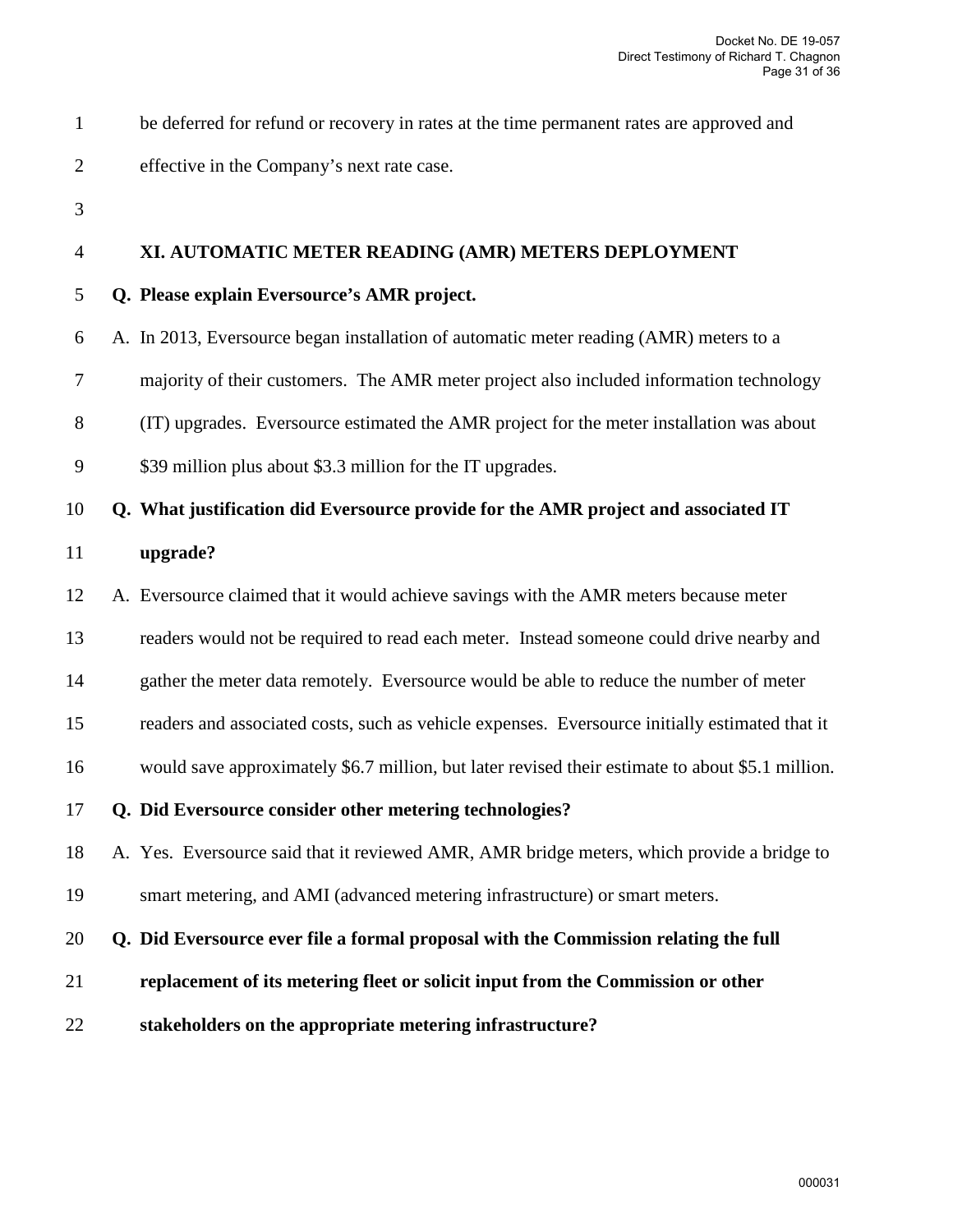| $\mathbf{1}$   | A No. In 2013, Eversource filed a request to waive certain rules relating to testing schedules |
|----------------|------------------------------------------------------------------------------------------------|
| $\overline{2}$ | for watt-hour meters and demand devises. In that waiver request, Eversource noted that it      |
| 3              | "has begun a process of transitioning from its existing fleet of meters to new Automated       |
| $\overline{4}$ | Meter Reading ("AMR") meters. As part of that process, around 540,000 customer meters          |
| 5              | will be replaced with new meters, over approximately a 3-year period beginning in 2013."8      |
| 6              | In response to that request, Staff met with the Company on July 17, 2013 and afterward Staff   |
| $\overline{7}$ | conveyed certain concerns about the proposed project via a letter to Eversource dated July     |
| 8              | 27, 2013. The Staff letter recounted Eversource's statement during the meeting that it was a   |
| 9              | "corporate decision" not to move to AMI, also stating "We are concerned that the AMR           |
| 10             | system may not be upgradable and will not be able to 'adapt' to future changes and the         |
| 11             | potential benefits of a 'smarter grid," and warning that "[t]hose risks will be on the company |
| 12             | when it seeks to recover the costs of the new meters." <sup>9</sup>                            |
| 13             | Q. At a high level, do you have any concerns about Eversource's strategy regarding the         |
| 14             | rollout of the meter investments?                                                              |
| 15             | A. Yes. In spite of Staff's observation that the risks associated with the major investment in |
| 16             | AMR technologies will be reviewed in the Company's next rate case, the Company filed           |
| 17             | only six pages of testimony describing the investment. In discovery, the Company stated        |
| 18             | "The standard AMR meter used in New Hampshire is not capable of measuring Time of Use          |
| 19             | KWH." Please see the Company's response to OCA 6-087 (Attachment RTC-13).                      |

<span id="page-31-1"></span><sup>9</sup> July 24, 2013 Letter from Tom Frantz to Dan Comer. Available at: [https://www.puc.nh.gov/Regulatory/Docketbk/2013/13-215/LETTERS-MEMOS-TARIFFS/13-215%202013-09-](https://www.puc.nh.gov/Regulatory/Docketbk/2013/13-215/LETTERS-MEMOS-TARIFFS/13-215%202013-09-23%20STAFF%20MEMO%20RECOMMENDATION.PDF) [23%20STAFF%20MEMO%20RECOMMENDATION.PDF](https://www.puc.nh.gov/Regulatory/Docketbk/2013/13-215/LETTERS-MEMOS-TARIFFS/13-215%202013-09-23%20STAFF%20MEMO%20RECOMMENDATION.PDF) 

<span id="page-31-0"></span><sup>8</sup> Docket No. DE 13-215. PSNH Request for Waiver of PUC 305.03. Page 1. (September 24, 2013) Available at: [https://www.puc.nh.gov/Regulatory/Docketbk/2013/13-215/INITIAL%20FILING%20-%20PETITION/13-](https://www.puc.nh.gov/Regulatory/Docketbk/2013/13-215/INITIAL%20FILING%20-%20PETITION/13-215%202013-07-24%20PSNH%20REQ%20FOR%20WAIVER.PDF) [215%202013-07-24%20PSNH%20REQ%20FOR%20WAIVER.PDF](https://www.puc.nh.gov/Regulatory/Docketbk/2013/13-215/INITIAL%20FILING%20-%20PETITION/13-215%202013-07-24%20PSNH%20REQ%20FOR%20WAIVER.PDF)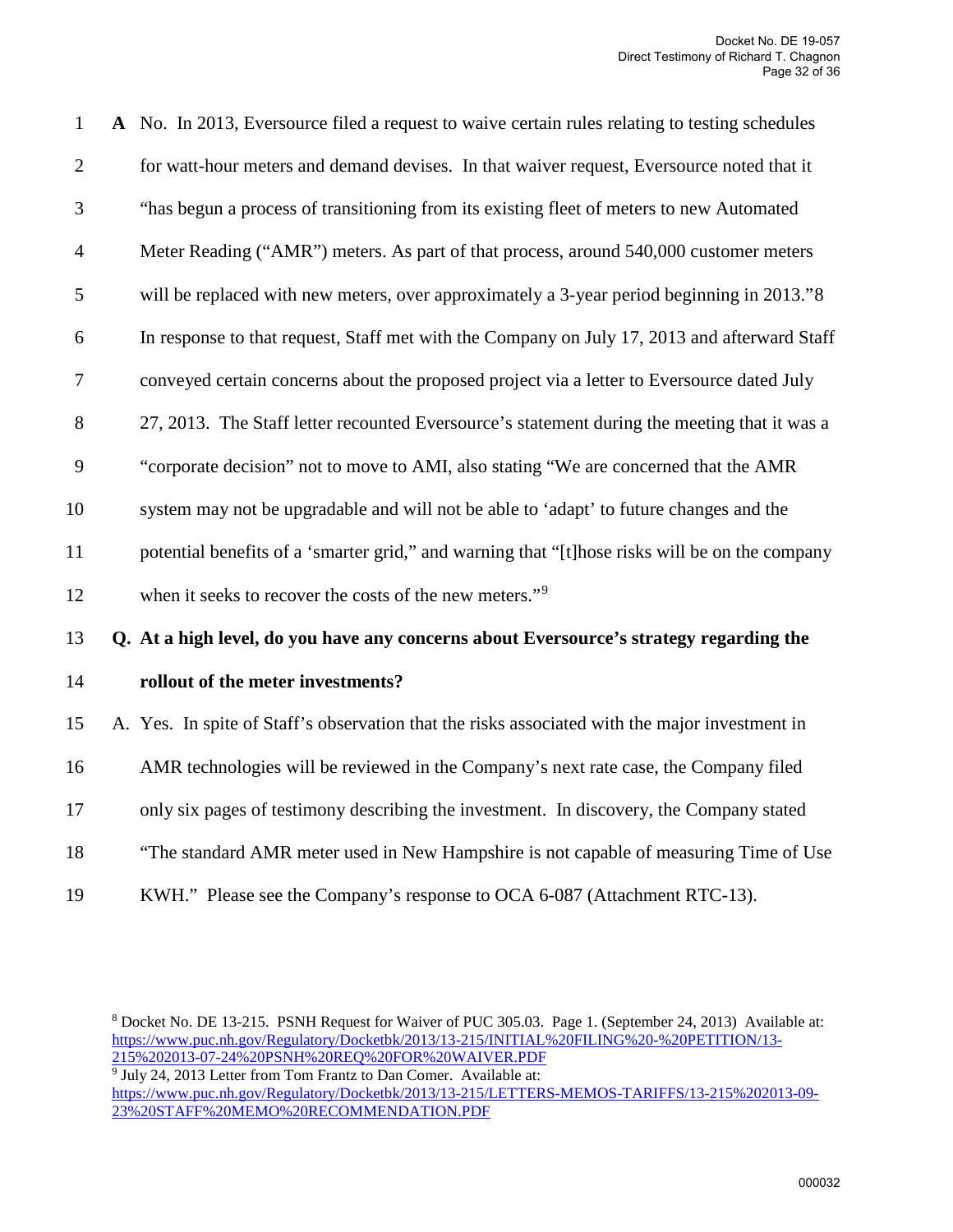1 Eversource's decision to invest in AMR meters incapable of adapting to future changes and 2 the benefits of a smarter grid — such as peak demand reduction and related reductions in 3 capacity investment needs that are associated with time varying rates — is particularly 4 concerning to Staff in light of the 35-year book life associated with the meters.<sup>10</sup> The 5 Commission should weigh the effects of the technology lock-in associated with this planning 6 strategy as it considers the Company's requested step increases, which include very few 7 details on planned projects.

#### 8 **Q. Did Staff have any questions in this rate case related to the AMR meter project?**

9 A. Yes. Staff asked several data requests regarding the AMR meter project and associated IT 10 upgrades. Most recently, at the technical sessions held on October 28 and 29, 2019, Staff 11 asked several questions regarding the AMR project and IT upgrades. Staff requested a 12 written follow-up response to a list of questions that were provide to Eversource on 13 November 1, 2019. Eversource provided responses to the full list of questions in piecemeal 14 fashion. On November 27, 2019, Eversource's counsel advised the parties that while it was 15 preparing responses to the meter related questions, it found errors in their accounting system 16 regarding the meters; therefore, the responses would be delayed. Specifically, it said that it 17 should have retired \$14 million in meter plant asset. Eversource stated that "[t]he lack of 18 complete retirements was due to a problem in the manual process that is required to capture 19 all of the retirements that should have occurred." Note that Staff had already been advised 20 earlier in the rate case process that Eversource had found accounting errors related to the 21 meter project. Those errors related to not retiring the appropriate amount of meter assets in a

<span id="page-32-0"></span><sup>&</sup>lt;sup>10</sup> New Hampshire Grid Modernization Working Group Report Appendix. Page 40. Table B.13. Available at: [http://www.puc.state.nh.us/Regulatory/Docketbk/2015/15-296/LETTERS-MEMOS-TARIFFS/15-296\\_2017-03-](http://www.puc.state.nh.us/Regulatory/Docketbk/2015/15-296/LETTERS-MEMOS-TARIFFS/15-296_2017-03-20_NH_GRID_MOD_GRP_APP_FINAL_RPT.PDF) [20\\_NH\\_GRID\\_MOD\\_GRP\\_APP\\_FINAL\\_RPT.PDF](http://www.puc.state.nh.us/Regulatory/Docketbk/2015/15-296/LETTERS-MEMOS-TARIFFS/15-296_2017-03-20_NH_GRID_MOD_GRP_APP_FINAL_RPT.PDF)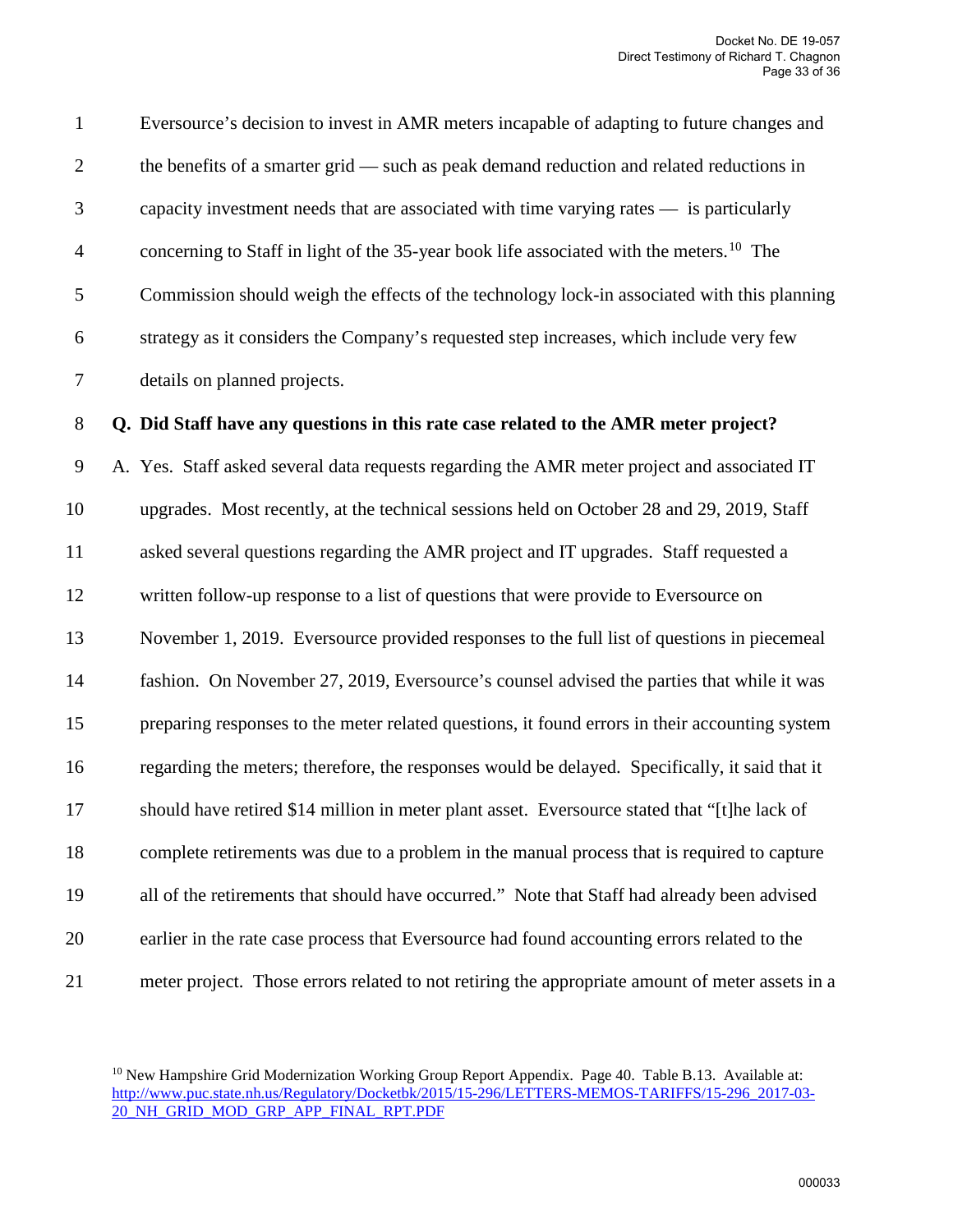| $\mathbf{1}$   | timely fashion, and it had to make adjustments in 2018 regarding meter retirement               |
|----------------|-------------------------------------------------------------------------------------------------|
| $\overline{2}$ | accounting. Eversource did not supply the response to the data requests related to the meters   |
| 3              | until December 6, 2019 (38 days after the technical session). In addition, Eversource's error   |
| $\overline{4}$ | impacted several other data responses for which it supplied supplemental responses on           |
| 5              | December 10, 2019.                                                                              |
| 6              | Q. Does Staff have any concerns related to the AMR meters?                                      |
| 7              | A. Yes. Eversource indicated that it has already retired \$11 million in meter assets from the  |
| 8              | AMR project. That amount seems high (approximately one-third of the initial AMR                 |
| 9              | investment) given that the meters are supposed to have an operating life of 20-25 years, and    |
| 10             | it began installation in 2013. Also, Eversource says that it has about \$11.5 million in assets |
| 11             | of non-AMR meters plus \$31.4 million in meter related equipment and \$2 million in non-        |
| 12             | classified metering assets. Eversource also changed its quote of the total cost of the IT       |
| 13             | upgrades several times.                                                                         |
| 14             | Q. Given Eversource's late submission of data responses and late corrections to meter rate      |
| 15             | base, what does Staff propose regarding the meters?                                             |
| 16             | A. Staff recommends recovery of the meters (including all meter types—e.g., AMR, probe,         |
| 17             | AMR-bridge) subject to adjustments after a more detailed investigation of all meters and        |
| 18             | associated equipment (Account 370) and associated costs (e.g., IT upgrades) by Staff.           |
| 19             |                                                                                                 |
| 20             | XII. AMORTIZATION OF ENVIRONMENTAL COSTS                                                        |
| 21             | Q. On Bates Page 137, the testimony of Messrs. Chung and Dixon indicate that, pursuant          |
| 22             | to the 1999 Restructuring Settlement Agreement approved by the Commission,                      |
| 23             | Eversource was allowed to defer certain future estimated environmental costs for                |
|                |                                                                                                 |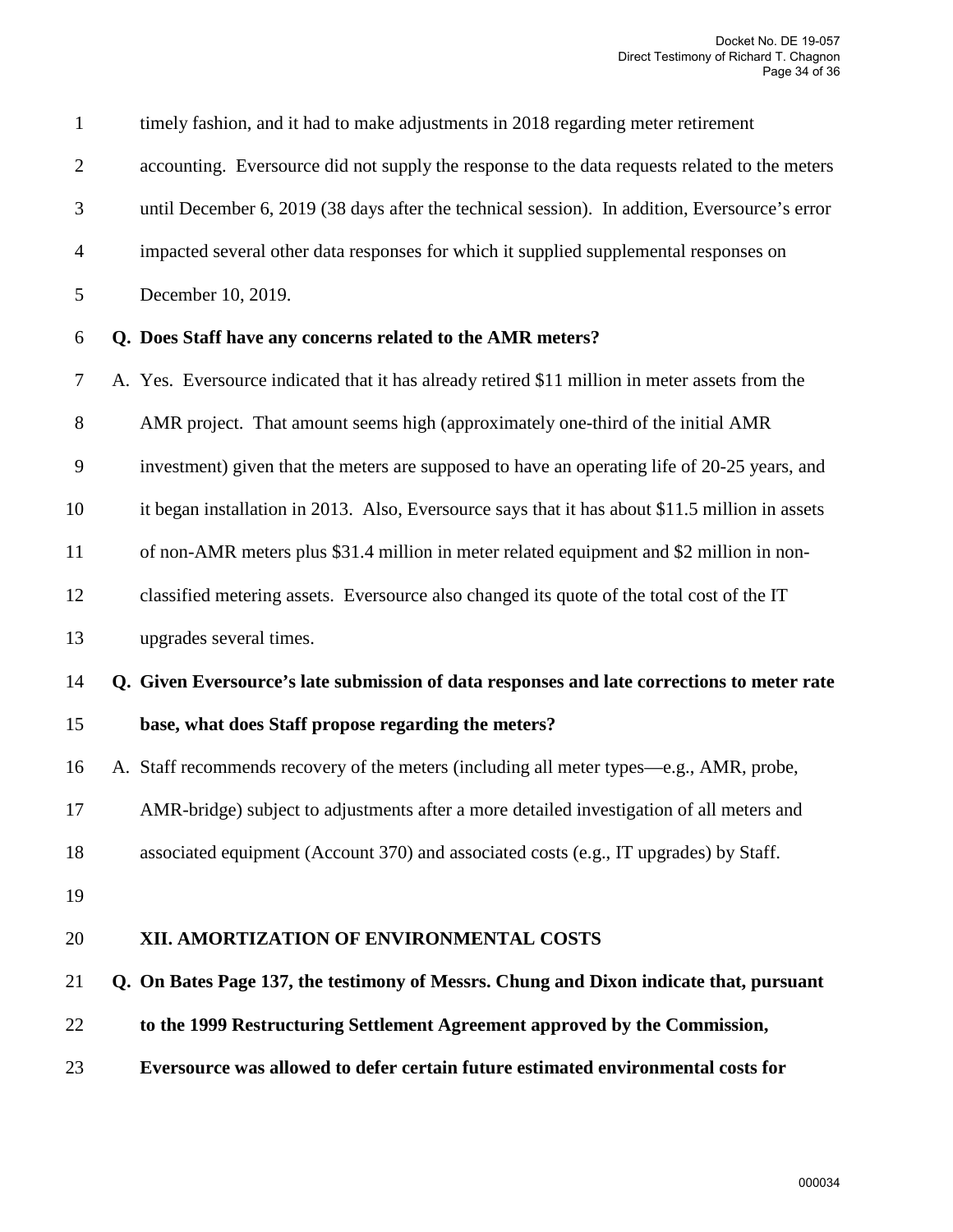1 **recovery in its delivery rate. According to Eversource, the Company has an**  2 **Environmental Reserve Balance at the end of Test Year of \$9,164,729. In this case,**  3 **Eversource is requesting to recover these costs over four years, at a level of \$2 million** 4 **plus per year. Does Staff have any position on the recovery of these costs through**  5 **distribution rates?** 6 A. Yes. The 1999 Restructuring Settlement Agreement relates to the then-proposed divestiture 7 by PSNH (now Eversource) of its generation assets. At that time, those assets included sites 8 of former gas manufacturing plants, and those sites required environmental remediation 9 according to the New Hampshire Department of Environmental Services. The 1999 10 Restructuring Settlement Agreement contains an attachment that lists the sites identified for 11 remediation. According to the Settlement Agreement, Eversource would recover those costs 12 over a period of 33 months. 13 Eversource continued to defer the environmental remediation costs incurred at those sites 14 even though divestiture did not occur until after the 2015 Restructuring Settlement 15 Agreement approved by the Commission in 2016. Most recently, pursuant to the 2015 16 Restructuring Settlement Agreement, Eversource made a filing of costs allowed to be 17 recovered through the stranded cost adjustment charge. The eligible categories of costs 18 include costs related to environmental remediation. Staff believes it would be appropriate to 19 remove the amortization of environment costs from the rate case and move those costs to the 20 new docket. That would allow Staff to audit those costs and include them in the category of 21 stranded costs associated with Eversource's divestiture of its generation assets. Staff 22 believes that the environmental remediation costs are more properly recovered through the 23 stranded costs charge than as a distribution expense.